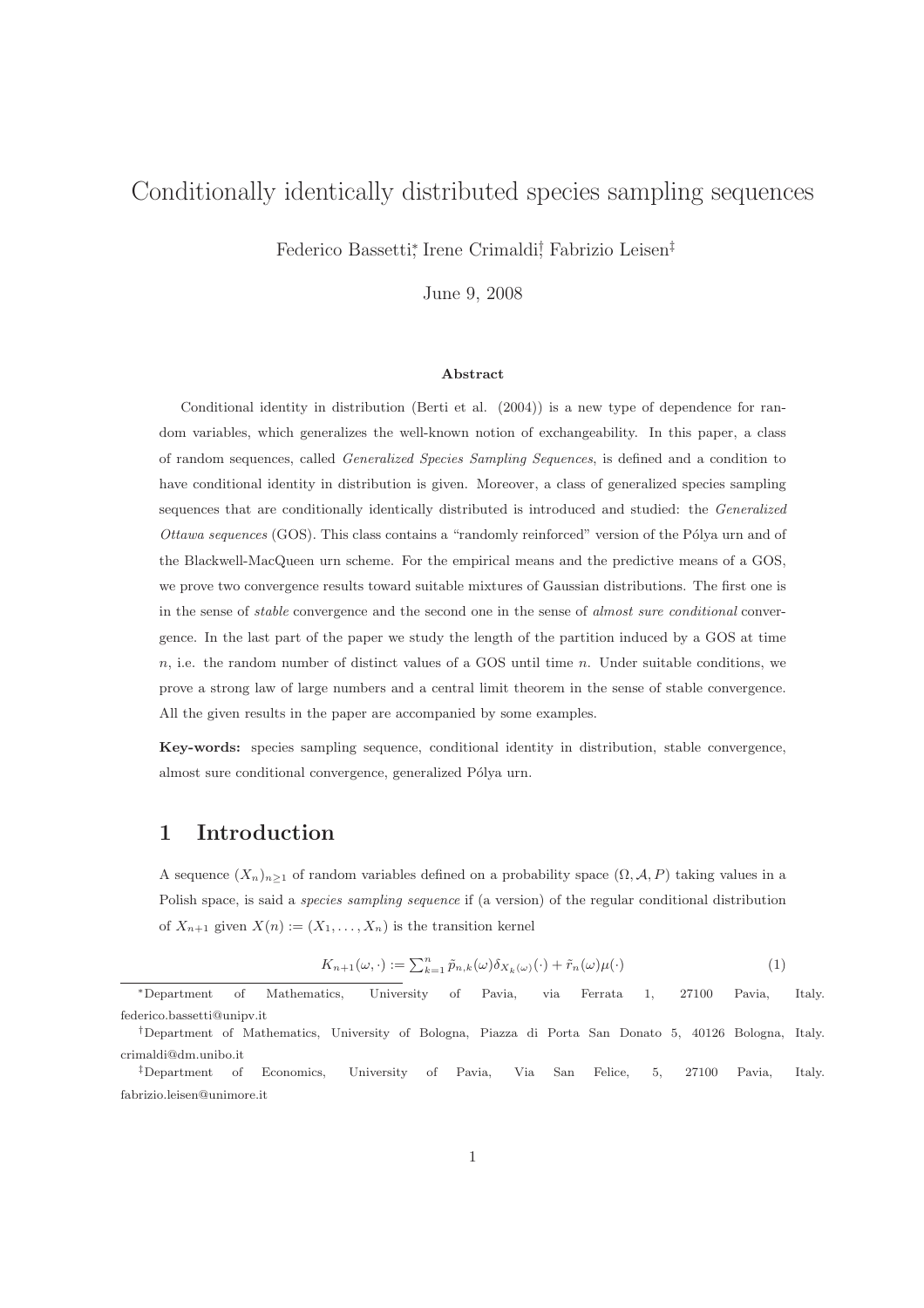where  $\tilde{p}_{n,k}(\cdot)$  and  $\tilde{r}_n(\cdot)$  are real–valued measurable functions of  $X(n)$  and  $\mu$  is a probability measure. See Pitman (1996).

As explained in Hansen and Pitman (2000), a species sampling sequence  $(X_n)_{n\geq 1}$  can be interpreted as the sequential random sampling of individuals' species from a possibly infinite population of individuals belonging to several species. If, for the sake of simplicity, we assume that  $\mu$  is diffuse, then the interpretation is the following. The species of the first individual to be observed is assigned a random tag  $X_1$ , distributed according to  $\mu$ . Given the tags  $X_1, \ldots, X_n$  of the first n individuals observed, the species of the  $(n + 1)$ -th individual is a new species with probability  $\tilde{r}_n$  and it is equal to the observed species  $X_k$  with probability  $\sum_{j=1}^n \tilde{p}_{n,j} I_{\{X_j = X_k\}}$ .

The concept of species sampling sequence is naturally related to that of random partition induced by a sequence of observations. Given a random vector  $X(n) = (X_1, \ldots, X_n)$ , we denote by  $L_n$  the (random) number of distinct values of  $X(n)$  and by  $X^*(n) = (X_1^*, \ldots, X_{L_n}^*)$  the random vector of the distinct values of  $X(n)$  in the order in which they appear. The *random partition induced by*  $X(n)$ is the random partition of the set  $\{1, \ldots, n\}$  given by  $\pi^{(n)} = [\pi_1^{(n)}, \ldots, \pi_{L_n}^{(n)}]$  where

$$
i \in \pi_k^{(n)} \Leftrightarrow X_i = X_k^*.
$$

Two distinct indices i and j clearly belong to the same block  $\pi_k^{(n)}$  for a suitable k if and only if  $X_i = X_j$ . It follows that the *prediction rule* (1) can be rewritten as

$$
K_{n+1}(\omega,\cdot) = \sum_{k=1}^{L_n(\omega)} \hat{p}_{n,k}^*(\omega) \delta_{X_k^*(\omega)}(\cdot) + \tilde{r}_n(\omega)\mu(\cdot)
$$
\n(2)

where

$$
\tilde{p}^*_{n,k}:=\sum_{j\in\pi_k^{(n)}}\tilde{p}_{n,j}.
$$

In Hansen and Pitman (2000) it is proved that if  $\mu$  is diffuse and  $(X_n)_{n\geq 1}$  is an exchangeable sequence, then the coefficients  $\tilde{p}_{n,k}^*$  are almost surely equal to some function of  $\pi^{(n)}$  and they must satisfy a suitable recurrence relation. Although there are only a few explicit prediction rules which give rise to exchangeable sequences, this kind of prediction rules are appealing for many reasons. Indeed, exchangeability is a very natural assumption in many statistical problems, in particular from the Bayesian viewpoint, as well for many stochastic models. Moreover, remarkable results are known for exchangeable sequences: among others, such sequences satisfy a strong law of large numbers and they can be completely characterized by the well–known de Finetti representation theorem. See, e.g., Aldous (1985). Further, for an exchangeable sequence the empirical mean  $\sum_{k=1}^{n} f(X_k)/n$ and the predictive mean, i.e.  $E[f(X_{n+1})|X_1,\ldots,X_n]$ , converge to the same limit as the number of observations goes to infinity. This fact can be invoked to justify the use of the empirical mean in the place of the predictive mean, which is usually harder to compute. Nevertheless, in some situations the assumption of exchangeability can be too restrictive. For instance, instead of a classical Pólya urn scheme, it may be useful to deal with the so called randomly reinforced Pólya urn scheme. See, for example, Crimaldi (2007), Crimaldi and Leisen (2008), Flournoy and May (2008) and May, Paganoni and Secchi (2005). Such a process fails to be exchangeable but it can be still described with a prediction rule which is not too far from (1), see Example 3.4 of the present paper. Our purpose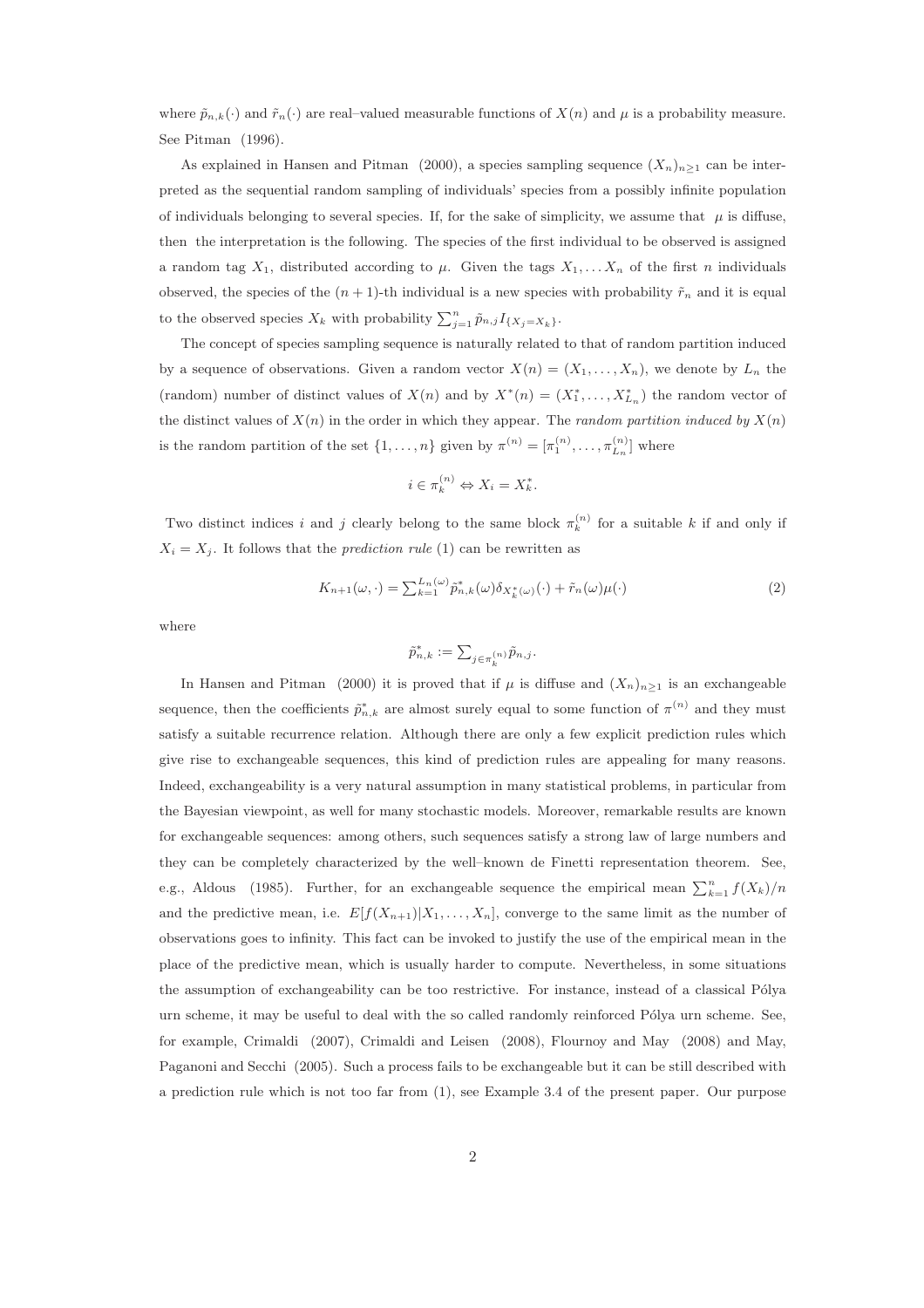is to introduce and study a class of generalized species sampling sequences, which are generally not exchangeable but which still have interesting mathematical properties.

We thus need to recall the notion of *conditional identity in distribution*, introduced and studied in Berti, Pratelli and Rigo (2004). Such form of dependence generalizes the notion of exchangeability preserving some of its nice predictive properties. One says that a sequence  $(X_n)_{n>1}$ , defined on  $(\Omega, \mathcal{A}, P)$  and taking values in a measurable space  $(E, \mathcal{E})$ , is conditionally identically distributed with respect to a filtration  $\mathcal{G} = (\mathcal{G}_n)_{n>0}$  (in the sequel, G-CID for short), whenever  $(X_n)_{n>1}$  is G–adapted and, for each  $n \geq 0$ ,  $j \geq 1$  and every measurable real–valued bounded function f on E,

$$
E[f(X_{n+j}) | \mathcal{G}_n] = E[f(X_{n+1}) | \mathcal{G}_n].
$$

This means that, for each  $n \geq 0$ , all the random variables  $X_{n+j}$ , with  $j \geq 1$ , are identically distributed conditionally on  $\mathcal{G}_n$ . It is clear that every exchangeable sequence is a CID sequence with respect to its natural filtration but a CID sequence is not necessarily exchangeable. Moreover, it is possible to show that a G–adapted sequence  $(X_n)_{n\geq 1}$  is G-CID if and only if, for each measurable real–valued bounded function  $f$  on  $E$ ,

$$
V_n^f := \mathrm{E}[f(X_{n+1}) \,|\, \mathcal{G}_n]
$$

is a G–martingale, see Berti, Pratelli and Rigo (2004). Hence, the sequence  $(V_n^f)_{n\geq 0}$  converges almost surely and in  $L^1$  to a random variable  $V_f$ . One of the most important features of CID sequences is the fact that this random variable  $V_f$  is also the almost sure limit of the empirical means. More precisely, CID sequences satisfy the following strong law of large numbers: for each real–valued bounded measurable function f on E, the sequence  $(M_n^f)_{n\geq 1}$ , defined by

$$
M_n^f := \frac{1}{n} \sum_{k=1}^n f(X_k),
$$
\n(3)

converges almost surely and in  $L^1$  to  $V_f$ . It follows that also the predictive mean  $\mathbb{E}[f(X_{n+1})|X_1,\ldots,X_n]$ converges almost surely and in  $L^1$  to  $V_f$ . In other words, CID sequences share with exchangeable sequences the remarkable fact that the predictive mean and the empirical mean merge when the number of observations diverges. Unfortunately, while, for an exchangeable sequence, we have  $V_f = E[f(X_1)|T] = \int f(x)m(\omega, dx)$ , where T is the tail- $\sigma$ -field and m is the random directing measure of the sequence, it is difficult to characterize explicitly the limit random variable  $V_f$  for a CID sequence. Indeed no representation theorems are available for CID sequences. See, e.g., Aletti, May and Secchi (2007).

The paper is organized as follows. In Section 2 we state our definition of generalized species sampling sequence, we discuss some examples and we give a condition under which a generalized species sampling sequence is CID with respect to a suitable filtration  $\mathcal{G}$ . In Sections 3 and 4 we deal with a particular class of generalized species sampling sequences which are CID: the generalized Ottawa sequences (GOS for short). We prove that, for a GOS, under suitable conditions, the sequence  $\sqrt{n}(M_n^f - V_n^f)$  converges in the sense of *stable* convergence to a mixture of Gaussian distributions. Moreover, we show that, under suitable conditions, also  $\sqrt{n}(V_n^f - V_f)$  converges in the sense of almost sure conditional convergence to another mixture of Gaussian distributions. Both types of convergences are stronger than the convergence in distribution. These results are accompanied by two examples.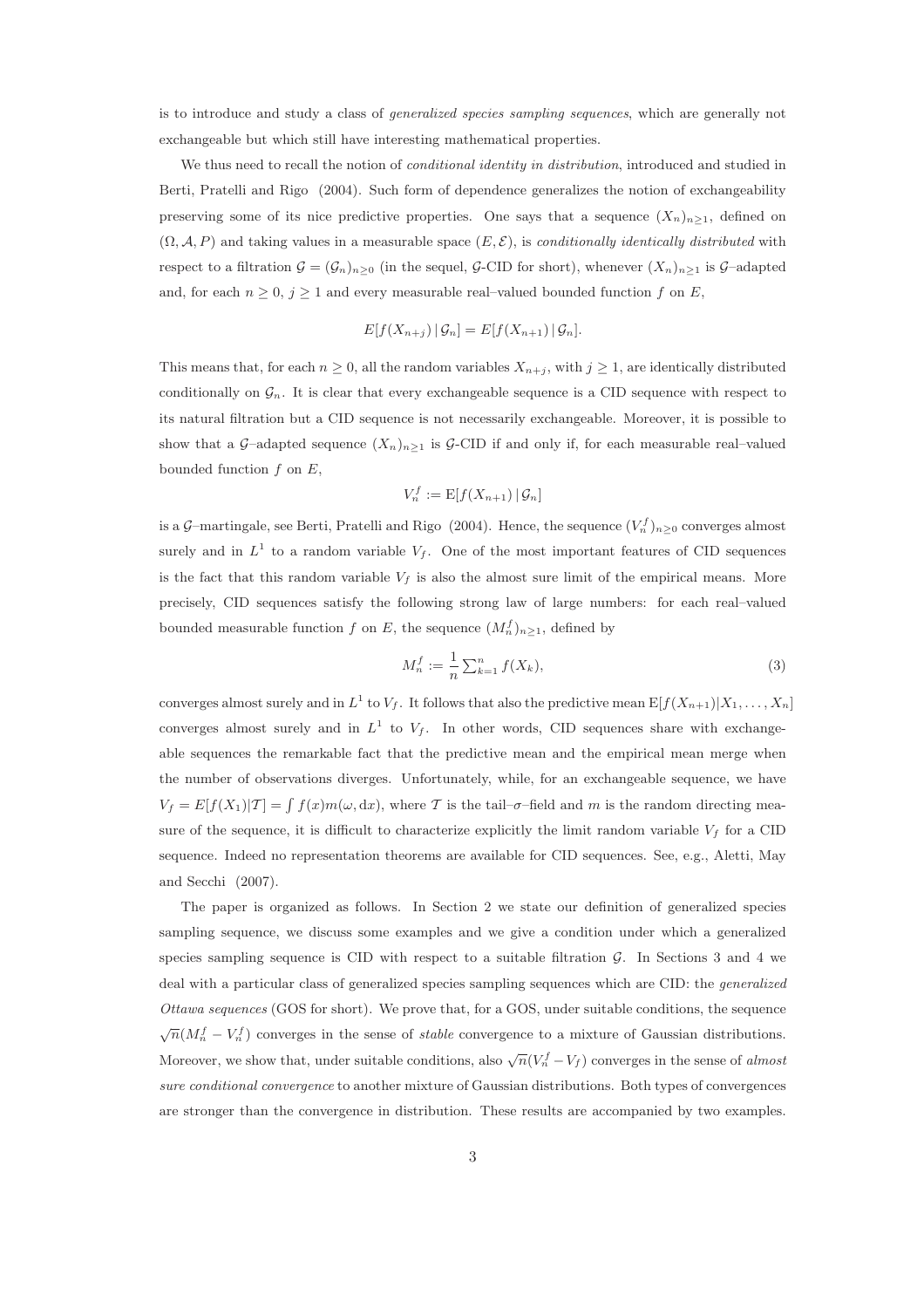In Section 5 we study the length  $L_n$  of the random partition induced by a GOS at time n, i.e. the random number of the distinct values assumed by a GOS until time n. In particular, a strong law of large numbers and a stable central limit theorem are presented. This section is also enriched by some examples. The paper closes by a section devoted to proofs and by an appendix in which the reader can find some results used for the proofs.

### 2 Prediction rules which generate a CID sequence

The Blackwell–MacQueen urn scheme provides the most famous example of exchangeable prediction rule, that is

$$
P\{X_{n+1}\in\cdot\;|X_1,\ldots,X_n\}=\sum_{i=1}^n\frac{1}{\theta+n}\delta_{X_i}(\cdot)+\frac{\theta}{\theta+n}\mu(\cdot)
$$

where  $\theta$  is a strictly positive parameter and  $\mu$  is a probability measure, see, e.g., Blackwell and MacQueen (1973) and Pitman (1996). This prediction rule determines an exchangeable sequence  $(X_n)_{n\geq 1}$  whose directing random measure is a Dirichlet process with parameter  $\theta\mu(\cdot)$ , see Ferguson (1973). According to this prediction rule, if  $\mu$  is diffuse, a new species is observed with probability  $\theta/(\theta+n)$  and an old species  $X_j^*$  is observed with probability proportional to the cardinality of  $\pi_j^{(n)}$ , a sort of preferential attachment principle. This rule has its analogous in term of random partitions in the so–called Chinese restaurant process, see Pitman (2006) and the references therein.

A randomly reinforced prediction rule of the same kind could work as follows:

$$
P\{X_{n+1} \in \cdot \ | X_1, \dots, X_n, Y_1, \dots, Y_n\} = \sum_{i=1}^n \frac{Y_i}{\theta + \sum_{j=1}^n Y_j} \delta_{X_i}(\cdot) + \frac{\theta}{\theta + \sum_{j=1}^n Y_j} \mu(\cdot) \tag{4}
$$

where  $\mu$  is a probability measure and  $(Y_n)_{n>1}$  is a sequence of independent positive random variables. If  $\mu$  is diffuse, then we have the following interpretation: each individual has a random positive weight  $Y_i$  and, given the first n tags  $X(n) = (X_1, \ldots, X_n)$  together with the weights  $Y(n) = (Y_1, \ldots, Y_n)$ , it is supposed that the species of the next individual is a new species with probability  $\theta/(\theta + \sum_{j=1}^{n} Y_j)$ and one of the species observed so far, say  $X_l^*$ , with probability  $\sum_{i \in \pi_l^{(n)}} Y_i/(\theta + \sum_{j=1}^n Y_j)$ . Again a preferential attachment principle. Note that, in this case, instead of describing the law of  $(X_n)_{n\geq 1}$ with the sequence of the conditional distributions of  $X_{n+1}$  given  $X(n)$ , we have a latent process  $(Y_n)_{n\geq 1}$  and we characterize  $(X_n)_{n\geq 1}$  with the sequence of the conditional distributions of  $X_{n+1}$ given  $(X(n), Y(n))$ .

Now that we have given an idea, let us formalize what we mean by generalized species sampling sequence. Let  $(\Omega, \mathcal{A}, P)$  be a probability space and E and S be two Polish spaces, endowed with their Borel  $\sigma$ -fields  $\mathcal E$  and  $\mathcal S$ , respectively. In the sequel,  $\mathcal F^Z=(\mathcal F^Z_n)_{n\geq 0}$  will stand for the natural filtration associated with any sequence of random variables  $(Z_n)_{n\geq 1}$  on  $(\Omega, \mathcal{A}, P)$  and we set  $\mathcal{F}_{\infty}^Z = \vee_{n\geq 0} \mathcal{F}_{n}^Z$ . Finally,  $\mathcal{P}_n$  will denote the set of all partitions of  $\{1, \ldots, n\}$ .

We shall say that a sequence  $(X_n)_{n\geq 1}$  of random variables on  $(\Omega, \mathcal{A}, P)$ , with values in E, is a generalized species sampling sequence if:

•  $(h_1)$   $X_1$  has distribution  $\mu$ .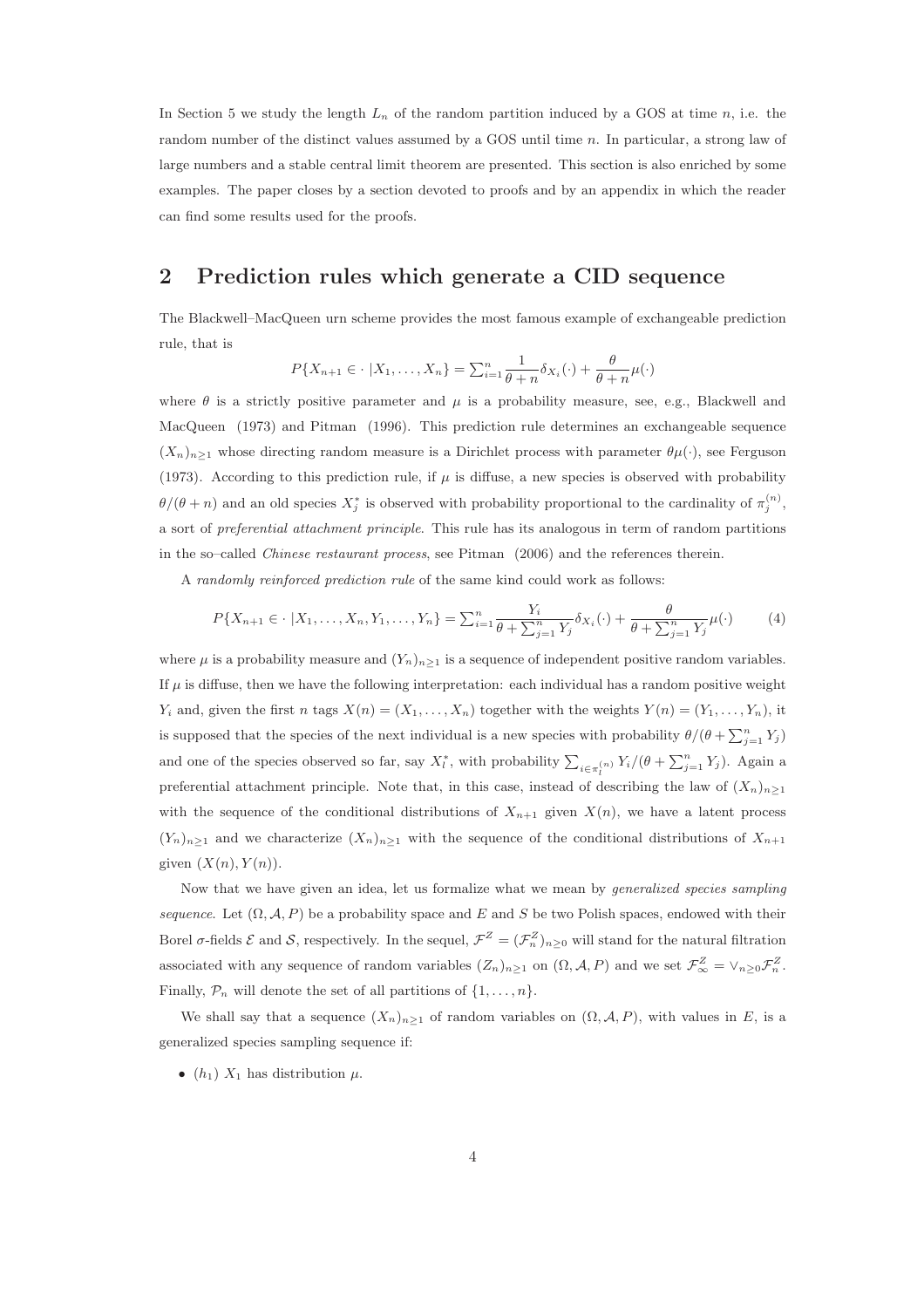• (h<sub>2</sub>) There exists a sequence  $(Y_n)_{n\geq 1}$  of random variables with values in  $(S, S)$  such that, for each  $n \geq 1$ , a version of the regular conditional distribution of  $X_{n+1}$  given

$$
\mathcal{F}_n := \mathcal{F}_n^X \vee \mathcal{F}_n^Y
$$

is

$$
K_{n+1}(\omega, \cdot) = \sum_{i=1}^{n} p_{n,i}(\pi^{(n)}(\omega), Y(n)(\omega)) \delta_{X_i(\omega)}(\cdot) + r_n(\pi^{(n)}(\omega), Y(n)(\omega)) \mu(\cdot)
$$
(5)

with  $p_{n,i}(\cdot, \cdot)$  and  $r_n(\cdot, \cdot)$  suitable measurable functions defined on  $\mathcal{P}_n \times S^n$  with values in [0, 1].

• (h<sub>3</sub>)  $X_{n+1}$  and  $(Y_{n+j})_{j\geq 1}$  are conditionally independent given  $\mathcal{F}_n$ .

**Example 2.1.** Let  $\mu$  be a probability measure on E,  $(\nu_n)_{n\geq 1}$  be a sequence of probability measures on S,  $(r_n)_{n\geq 1}$  and  $(p_{n,i})_{n\geq 1, 1\leq i\leq n}$  be measurable functions such that

$$
r_n: \mathcal{P}_n \times S^n \to [0,1], \qquad p_{n,i}: \mathcal{P}_n \times Z^n \to [0,1]
$$

and

$$
\sum_{i=1}^{n} p_{n,i}(q_n, y_1, \dots, y_n) + r_n(q_n, y_1, \dots, y_n) = 1
$$
\n(6)

for each  $n \geq 1$  and each  $(q_n, y_1, \ldots, y_n)$  in  $\mathcal{P}_n \times S^n$ . By the Ionescu Tulcea Theorem, there are two sequences of random variables  $(X_n)_{n\geq 1}$  and  $(Y_n)_{n\geq 1}$ , defined on a suitable probability space  $(\Omega, \mathcal{A}, P)$ , taking values in E and S respectively, such that conditions  $(h_1), (h_2)$  and the following condition are satisfied:

•  $Y_{n+1}$  has distribution  $\nu_{n+1}$  and it is independent of the  $\sigma$ -field

$$
\mathcal{F}_n \vee \sigma(X_{n+1}) = \mathcal{F}_{n+1}^X \vee \mathcal{F}_n^Y.
$$

This last condition implies that, for each n,  $(Y_{n+j})_{j\geq 1}$  is independent of  $\mathcal{F}_{n+1}^X \vee \mathcal{F}_n^Y$ . It follows, in particular, that  $(Y_n)_{n\geq 1}$  is a sequence of independent random variables. Therefore, also  $(h_3)$  holds true. Indeed, for each real–valued bounded  $\mathcal{F}_n$ -measurable random variable V, each bounded Borel function f on E, each  $j \ge 1$  and each bounded Borel function h on  $S^j$ , we have

$$
E[Vf(X_{n+1})h(Y_{n+1},...,Y_{n+j})] = E[Vf(X_{n+1})E[h(Y_{n+1},...,Y_{n+j}) | \mathcal{F}_n \vee \sigma(X_{n+1})]]
$$
  
= 
$$
E[Vf(X_{n+1})\int h(y_{n+1},...,y_{n+j}) \nu_{n+1}(dy_{n+1})...(dy_{n+1})]
$$
  
= 
$$
E[VE[f(X_{n+1}) | \mathcal{F}_n]\int h(y_{n+1},...,y_{n+j}) \nu_{n+1}(dy_{n+1})...(dy_{n+1})].
$$

On the other hand, we have

$$
E[h(Y_{n+1},...,Y_{n+j}) | \mathcal{F}_n] = \int h(y_{n+1},...,y_{n+j}) \nu_{n+1}(dy_{n+1}) \dots (dy_{n+1})
$$

hence

$$
E[f(X_{n+1})h(Y_{n+1},...,Y_{n+j}) | \mathcal{F}_n] = E[f(X_{n+1}) | \mathcal{F}_n] E[h(Y_{n+1},...,Y_{n+j}) | \mathcal{F}_n].
$$

This fact is sufficient in order to conclude that also assumption  $(h_3)$  is verified.  $\diamond$ 

In order to state our first result concerning generalized species sampling sequences, we need some further notation. Set

$$
p_{n,j}^*(\pi^{(n)}) = p_{n,j}^*(\pi^{(n)}, Y(n)) := \sum_{i \in \pi_j^{(n)}} p_{n,i}(\pi^{(n)}, Y(n)) \text{ for } j = 1, \dots, L_n
$$

and

$$
r_n := r_n(\pi^{(n)}, Y(n)).
$$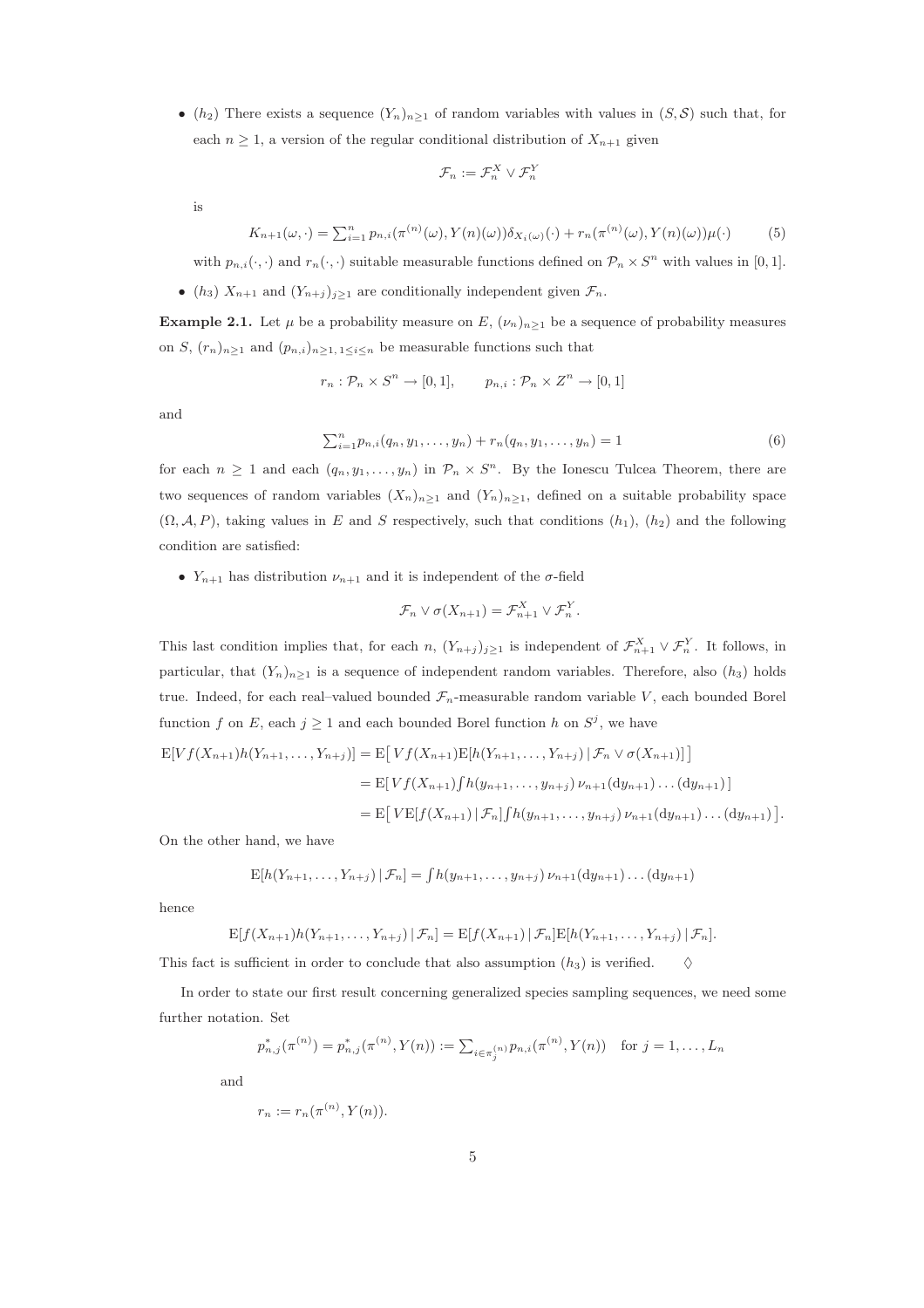Given a partition  $\pi^{(n)}$ , denote by  $[\pi^{(n)}]_{j+}$  the partition of  $\{1,\ldots,n+1\}$  obtained by adding the element  $(n+1)$  to the j-th block of  $\pi^{(n)}$ . Finally, denote by  $[\pi^{(n)}; (n+1)]$  the partition obtained by adding a block containing  $(n+1)$  to  $\pi^{(n)}$ . For instance, if  $\pi^{(3)} = [(1,3); (2)]$ , then  $[\pi^{(3)}]_{2+} = [(1,3); (2,4)]$  and  $[\pi^{(3)}; (4)] = [(1,3); (2); (4)].$ 

**Theorem 2.2.** A generalized species sampling sequence  $(X_n)_{n\geq 1}$  with  $\mu$  diffuse is a CID sequence with respect to the filtration  $G = (\mathcal{G}_n)_{n \geq 0}$  with  $\mathcal{G}_n := \mathcal{F}_n^X \vee \mathcal{F}_\infty^Y$  if and only if, for each n, the following condition holds P-almost surely:

$$
p_{n,j}^*(\pi^{(n)}) = r_n p_{n+1,j}^*([\pi^{(n)}; \{n+1\}]) + \sum_{l=1}^{L_n} p_{n+1,j}^*([\pi^{(n)}]_{l+}) p_{n,l}^*(\pi^{(n)})
$$
(7)

for  $1 \leq j \leq L_n$ .

The next example generalizes the well-known two parameter Poisson-Dirichlet process.

**Example 2.3.** Let  $\theta > 0$  and  $\alpha > 0$ . Moreover, let  $\mu$  be a probability measure on E and,  $(\nu_n)_{n\geq 1}$ be a sequence of probability measures on  $(\alpha, +\infty)$ . Consider the following sequence of functions

$$
p_{n,i}(q_n, y(n)) := \frac{y_i - \alpha/C_i(q_n)}{\theta + \sum_{j=1}^n y_j}
$$

$$
r_n(q_n, y(n)) := \frac{\theta + \alpha L(q_n)}{\theta + \sum_{j=1}^n y_j}
$$

where  $y(n) = (y_1, \ldots, y_n) \in (\alpha, +\infty)^n$ ,  $q_n \in \mathcal{P}_n$ ,  $C_i(q_n)$  is the cardinality of the block in  $q_n$  which contains i and  $L(q_n)$  is the number of blocks of  $q_n$ . It is easy to see that such functions satisfy (6). Hence, by Example 2.1, there exists a generalized species sampling sequence  $(X_n)_{n\geq 1}$  for which

$$
P\{X_{n+1}\in\cdot\;|X(n),Y(n)\}=\sum_{l=1}^{L_n}\frac{\sum_{i\in\pi_l^{(n)}}Y_i-\alpha}{\theta+\sum_{j=1}^nY_j}\delta_{X_l^*}(\cdot)+\frac{\theta+\alpha L_n}{\theta+\sum_{j=1}^nY_j}\mu(\cdot). \tag{8}
$$

where  $(Y_n)_{n\geq 1}$  is a sequence of independent random variables such that each  $Y_n$  has law  $\nu_n$ . If  $\mu$  is diffuse, one can easily check that (7) of Theorem 2.2 holds and so  $(X_n)_{n\geq 1}$  is a CID sequence with respect to  $\mathcal{G} = (\mathcal{F}_n^X \vee \mathcal{F}_{\infty}^Y)_{n \geq 1}$ .

It is worthwhile noting that if  $Y_n = 1$  for every  $n \geq 1$  and  $\alpha$  belongs to [0,1], then we get an exchangeable sequence directed by the well-known two parameter Poisson-Dirichlet process: i.e. an exchangeable sequence described by the prediction rule

$$
P\{X_{n+1} \in \cdot \ |X_1, \dots, X_n\} = \sum_{l=1}^{L_n} \frac{|\pi_l^{(n)}| - \alpha}{\theta + n} \delta_{X_l^*}(\cdot) + \frac{\theta + \alpha L_n}{\theta + n} \mu(\cdot).
$$

See, e.g., Pitman and Yor (1997) and Pitman (2006).  $\Diamond$ 

A special case of the previous example is the randomly reinforced Blackwell-McQueen urn scheme (4). However this prediction rule may be collocated in a more general class of generalized species sampling sequences, that are CID. In the next sections, we shall introduce and study this class, called "Generalized Ottawa Sequences".

## 3 Generalized Ottawa sequences

We shall say that a generalized species sampling sequence  $(X_n)_{n\geq 1}$  is a *generalized Ottawa sequence* or, more briefly, a GOS, if for every  $n \geq 1$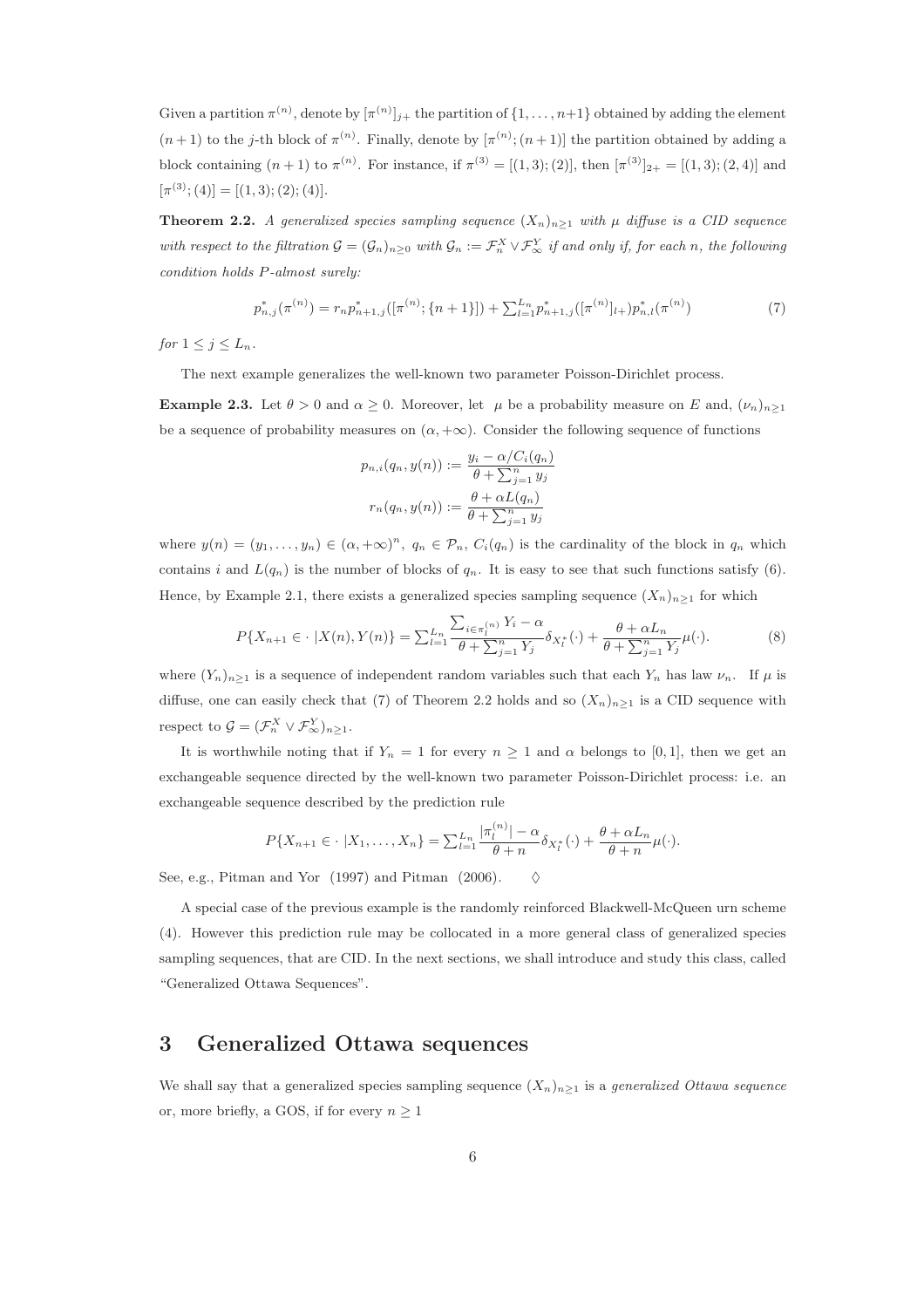• The functions  $r_n$  and  $p_{n,i}$   $(i = 1, \ldots, n)$  do not depend on the partition, hence

$$
K_{n+1}(\omega,\cdot) = \sum_{i=1}^{n} p_{n,i}(Y(n)(\omega))\delta_{X_i(\omega)}(\cdot) + r_n(Y(n)(\omega))\mu(\cdot).
$$
\n(9)

• The functions  $r_n$  are strictly positive and

$$
r_n(Y_1, \ldots, Y_n) \ge r_{n+1}(Y_1, \ldots, Y_n, Y_{n+1})
$$
\n(10)

almost surely.

• The functions  $p_{n,i}$  satisfy

$$
p_{n,i} := \frac{r_n}{r_{n-1}} p_{n-1,i} \qquad \text{for } i = 1, ..., n-1
$$
  

$$
p_{n,n} := 1 - \frac{r_n}{r_{n-1}}
$$
 (11)

with  $r_0 = 1$ .

For simplicity, from now on, we shall denote by  $r_n$  and  $p_{n,i}$  the  $\mathcal{F}_n^Y$ -measurable random variables  $r_n(Y(n))$  and  $p_{n,i}(Y(n))$ , that is  $r_n := r_n(Y(n))$  and  $p_{n,i} := p_{n,i}(Y(n))$ .

First of all let us stress that any GOS is a CID sequence with respect to the filtration  $\mathcal{G}$  =  $(\mathcal{F}_n^X \vee \mathcal{F}_{\infty}^Y)_{n \geq 0}$ . Indeed, since  $\mathcal{G}_n = \mathcal{F}_n \vee \sigma(Y_{n+j} : j \geq 1)$ , condition (h3) implies that

$$
E[f(X_{n+1}) | \mathcal{G}_n] = E[f(X_{n+1}) | \mathcal{F}_n]
$$
\n(12)

for each bounded Borel function  $f$  on  $E$  and hence, by  $(h2)$ , one gets

$$
V_n^f := \mathrm{E}[f(X_{n+1}) | \mathcal{G}_n] = \sum_{i=1}^n p_{n,i} f(X_i) + r_n \mathrm{E}[f(X_1)].
$$

Since the random variables  $p_{n+1,i}$  are  $\mathcal{G}_n$ -measurable it follows that

$$
E[V_{n+1}^f | \mathcal{G}_n] = \sum_{i=1}^n p_{n+1,i} f(X_i) + p_{n+1,n+1} E[f(X_{n+1}) | \mathcal{G}_n] + r_{n+1} E[f(X_1)]
$$
  
= 
$$
\frac{r_{n+1}}{r_n} \sum_{i=1}^n p_{n,i} f(X_i) + V_n^f - \frac{r_{n+1}}{r_n} V_n^f + r_{n+1} E[f(X_1)]
$$
  
= 
$$
\frac{r_{n+1}}{r_n} V_n^f - r_{n+1} E[f(X_1)] + V_n^f - \frac{r_{n+1}}{r_n} V_n^f + r_{n+1} E[f(X_1)] = V_n^f.
$$

Some examples follow.

Example 3.1. Consider a GOS for which

$$
Y_n = a_n
$$

where  $(a_n)_{n\geq 0}$  is a *decreasing numerical* sequence with  $a_0 = 1$ ,  $a_n > 0$  and  $r_n(y_1, \ldots, y_n) = y_n$ .  $\diamond$ **Example 3.2.** Let  $(Y_n)_{n\geq 1}$  be a Markov chain taking values in  $(0, 1]$ , with  $Y_1 = 1$  and transition probability kernel given by

$$
P\{Y_{n+1} \le x | Y_n\} = \frac{x}{Y_n} I_{(0, Y_n)}(x) + I_{[Y_n, +\infty)}(x) \quad n \ge 1.
$$

Then we have  $Y_n \ge Y_{n+1}$  a.s. for all  $n \ge 1$ . Thus we can consider a GOS with  $r_n(y_1, \ldots, y_n) = y_n$ .  $\diamondsuit$ 

As we shall see in the next example, the randomly reinforced Blackwell–McQueen urn scheme gives rise to a GOS.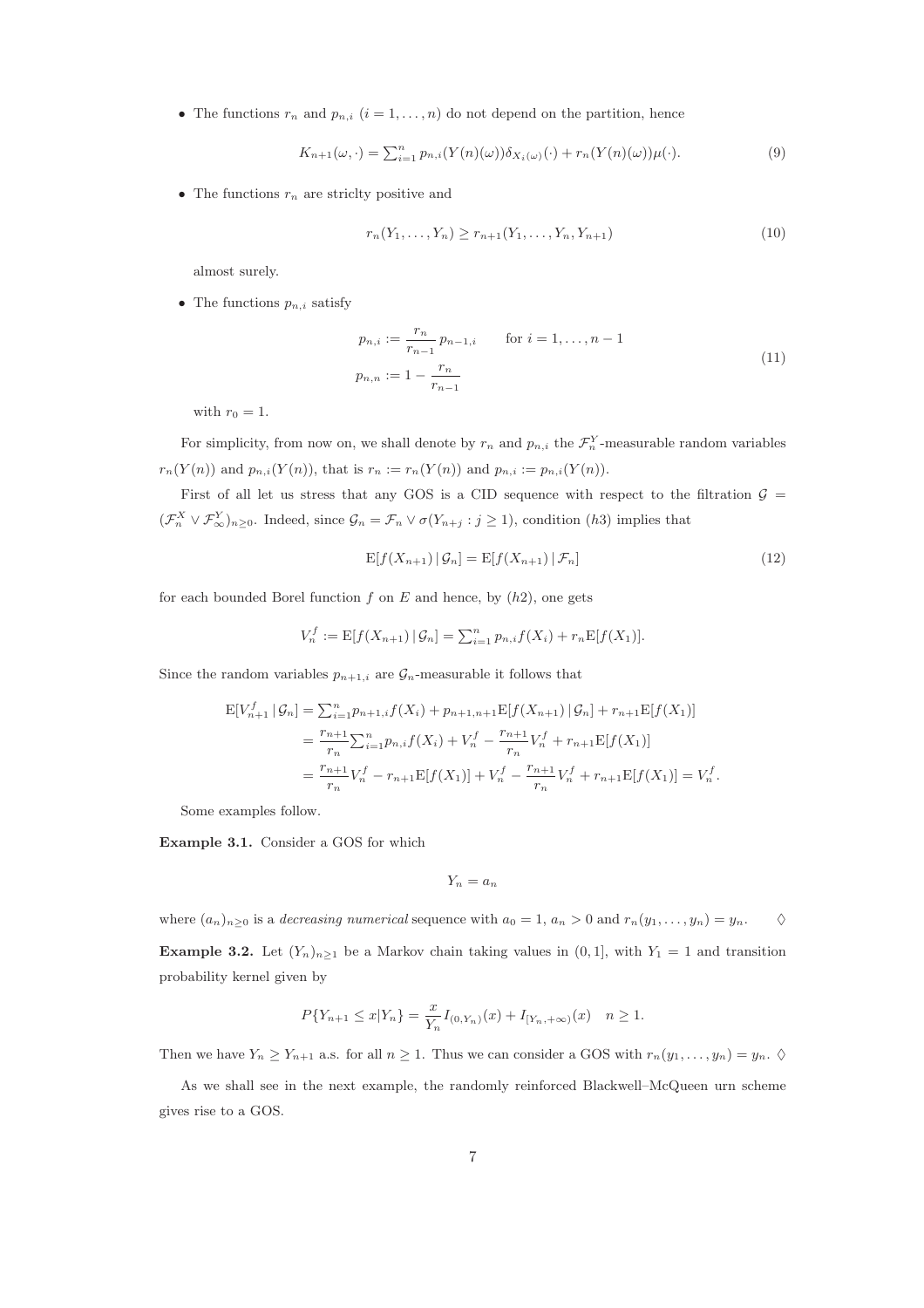**Example 3.3.** Let  $\mu$  be a probability measure on E,  $(\nu_n)_{n\geq 1}$  be a sequence of probability measures on S and  $(r_n)$ ,  $(p_{n,i})$  measurable functions as in (10) and (11). Following Example 2.1, there exist two sequences of random variables  $(X_n)_{n\geq 1}$  and  $(Y_n)_{n\geq 1}$ , defined on a suitable probability space  $(\Omega, \mathcal{A}, P)$ , such that each  $Y_n$  has law  $\nu_n$  and it is independent of  $\mathcal{F}_n^X \vee \mathcal{F}_{n-1}^Y$  and  $(X_n)_{n\geq 1}$  follows the prediction rule (9), i.e. it is a GOS.

As special case one can consider  $S = \mathbb{R}_+$  and

$$
r_n(y_1,\ldots,y_n)=\frac{\theta}{\theta+\sum_{j=1}^n y_j}
$$

with  $\theta > 0$ .  $\diamond$ 

Particular case of the previous example is the following randomly reinforced Pólya urn.

Example 3.4 (A randomly reinforced Pólya urn). An urn contains b black and r red balls, b and r being strictly positive integer numbers. Repeatedly (at each time  $n \geq 1$ ), one ball is drawn at random from the urn and then replaced together with a positive random number  $Y_n$  of additional balls of the same color. For each n, the random number  $Y_n$  must be independent of the preceding numbers and of the drawings until time n. If we denote by  $X_n$  the indicator function of the event {black ball at time n}, then we clearly have  $E = \{0, 1\}$ ,

$$
\mu(0) = \frac{r}{b+r}, \qquad \mu(1) = \frac{b}{b+r},
$$

and

$$
P\{X_{n+1}\in\cdot\;|X(n),Y(n)\}=\frac{1}{b+r+\sum_{j=1}^{n}Y_j}\sum_{i=1}^{n}Y_i\delta_{X_i(\omega)}(\cdot)+\frac{b+r}{b+r+\sum_{j=1}^{n}Y_j}\mu(\cdot).
$$

Note that the sequence  $(X_n)_{n>1}$  is generally not exchangeable. Indeed, it is straightforward to prove that, even if the random variables  $Y_n$  are identically distributed, the sequence  $(X_n)_{n\geq 1}$  is not exchangeable (apart from particular cases).

## 4 Convergence results for a GOS

In this section we prove some limit theorems for a GOS under stable convergence and almost sure conditional convergence.

Stable convergence has been introduced by Rényi (1963) and subsequently studied by various authors, see, for example, Aldous and Eagleson (1978), Jacod and Memin (1981), Hall and Heyde (1980). A detailed treatment, including some strengthened forms of stable convergence, can be found in Crimaldi, Letta and Pratelli (2007).

Given a probability space  $(\Omega, \mathcal{A}, P)$  and a Polish space E (endowed with its Borel  $\sigma$ -field  $\mathcal{E}$ ), a kernel K on E is a family  $K = (K(\omega, \cdot))_{\omega \in \Omega}$  of probability measure on E such that, for each bounded Borel function  $g$  on  $E$ , the function

$$
K(g)(\omega) = \int g(x)K(\omega, dx)
$$

is measurable with respect to A. Given a sub- $\sigma$ -field H of A, we say that the kernel K is H-measurable if, for each bounded Borel function g on E, the random variable  $K(g)$  is measurable with respect to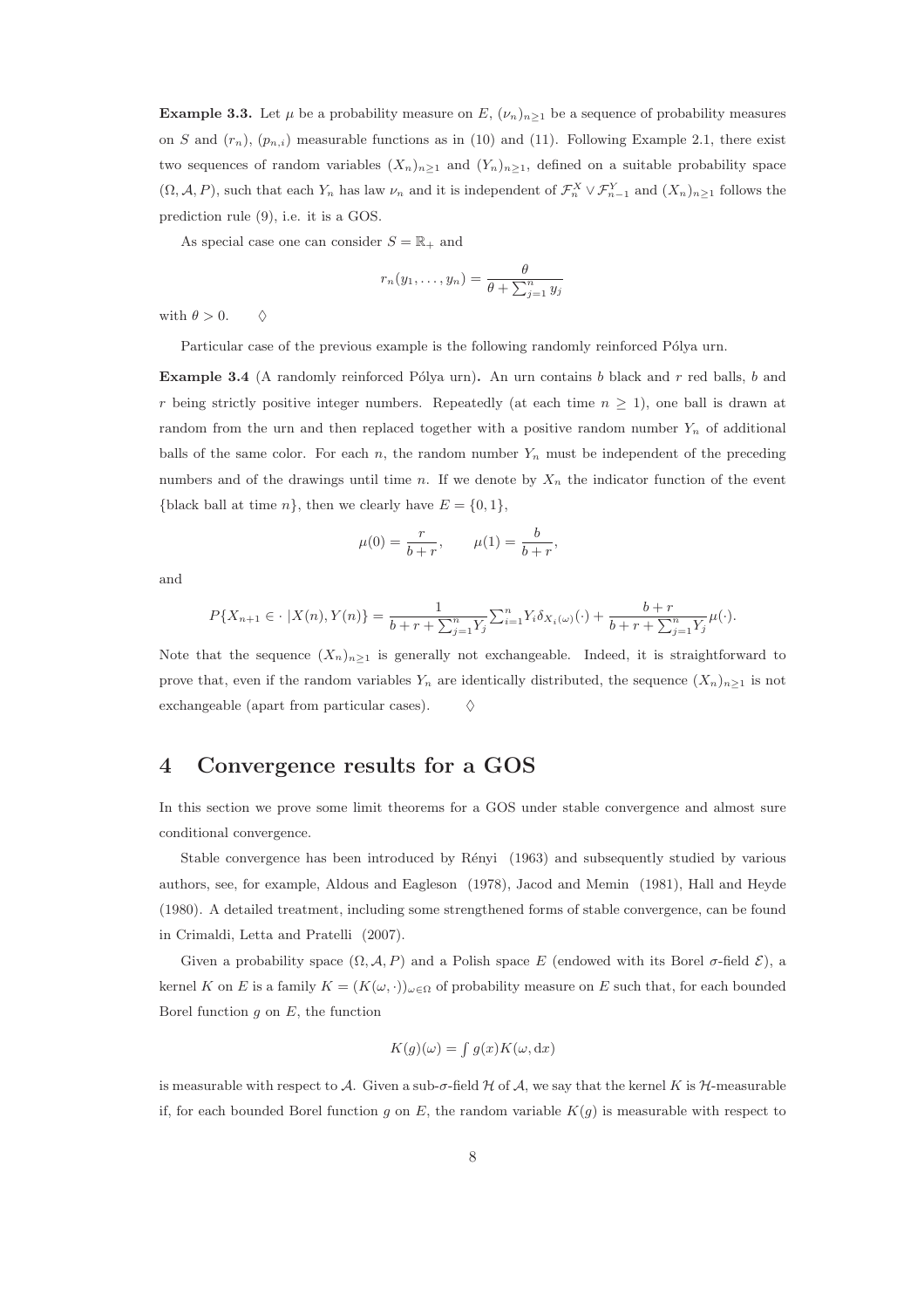H. In the following, the symbol N will denote the sub- $\sigma$ -field generated by the P-negligible events of A. Given a sub- $\sigma$ -field H of A and a H ∨ N-measurable kernel K on E, a sequence  $(Z_n)_{n>1}$ of random variables on  $(\Omega, \mathcal{A}, P)$  with values in E converges H-stably to K if, for each bounded continuous function g on E and for each  $H$ –measurable real–valued bounded random variable W

$$
E[g(Z_n) W] \longrightarrow E[K(g) W].
$$

If  $(Z_n)_{n\geq 1}$  converges H-stably to K then, for each  $A \in \mathcal{H}$  with  $P(A) \neq 0$ , the sequence  $(Z_n)_{n\geq 1}$ converges in distribution under the probability measure  $P_A = P(\cdot|A)$  to the probability measure  $P_A K$  on E given by

$$
P_A K(B) = P(A)^{-1} E[I_A K(\cdot, B)] = \int K(\omega, B) P_A(\mathrm{d}\omega) \quad \text{for each } B \in \mathcal{E}.
$$
 (13)

In particular, if  $(Z_n)_{n\geq 1}$  converges H-stably to K, then  $(Z_n)_{n\geq 1}$  converges in distribution to the probability measure  $PK$  on  $E$  given by

$$
PK(B) = E[K(\cdot, B)] = \int K(\omega, B) P(d\omega) \quad \text{for each } B \in \mathcal{E}.
$$
 (14)

Moreover, if all the random variables  $Z_n$  are  $\mathcal H$ -measurable, then the  $\mathcal H$ -stable convergence obviously implies the A-stable convergence.

Given a filtration  $\mathcal{G} = (\mathcal{G}_n)_{n\geq 0}$  and a kernel K on E, we shall say that, with respect to  $\mathcal{G}$ , the sequence  $(Z_n)_{n\geq 1}$  converges to K in the sense of the almost sure conditional convergence if, for each bounded continuous function  $g$ , we have

$$
E[g(Z_n) | \mathcal{G}_n] \longrightarrow K(g) \quad \text{almost surely.}
$$

If  $(Z_n)_{n\geq 1}$  converges to K in the sense of the almost sure conditional convergence with respect to a filtration G, then  $(Z_n)_{n\geq 1}$  also converges  $\mathcal{G}_{\infty}$ -stably to K, see Crimaldi (2007).

Throughout the paper, if  $U$  is a positive random variable, we shall call the Gaussian kernel associated with  $U$  the family

$$
\mathcal{N}(0, U) = (\mathcal{N}(0, U(\omega)))_{\omega \in \Omega}
$$

of Gaussian distributions with zero mean and variance equal to  $U(\omega)$  (with  $\mathcal{N}(0,0) := \delta_0$ ). Note that, in this case, the probability measure defined in (13) and (14) is a mixture of Gaussian distributions.

It is worthwhile to recall that, if  $(X_n)_{n\geq 1}$  is a GOS, then it is a CID sequence with respect to the filtration  $\mathcal{G} = (\mathcal{F}_n^X \vee \mathcal{F}_{\infty}^Y)_{n \geq 0}$  (as shown in Section 3) and so the sequence  $V_n^f$  (defined in section 3) converges almost surely and in  $L^1$  to a random variable  $V_f$ , whenever f is a bounded Borel function on E. Moreover, the random variable  $V_f$  is also the almost sure (and in  $L^1$ ) limit of the empirical mean

$$
M_n^f = \frac{1}{n} \sum_{k=1}^n f(X_k).
$$

We are ready to state the main theorems of this section.

**Theorem 4.1.** Let  $(X_n)_{n\geq 1}$  be a GOS. Using the above notation, for each bounded Borel function f and each  $n \geq 1$ , let us set

$$
S_n^f = \sqrt{n}(M_n^f - V_n^f)
$$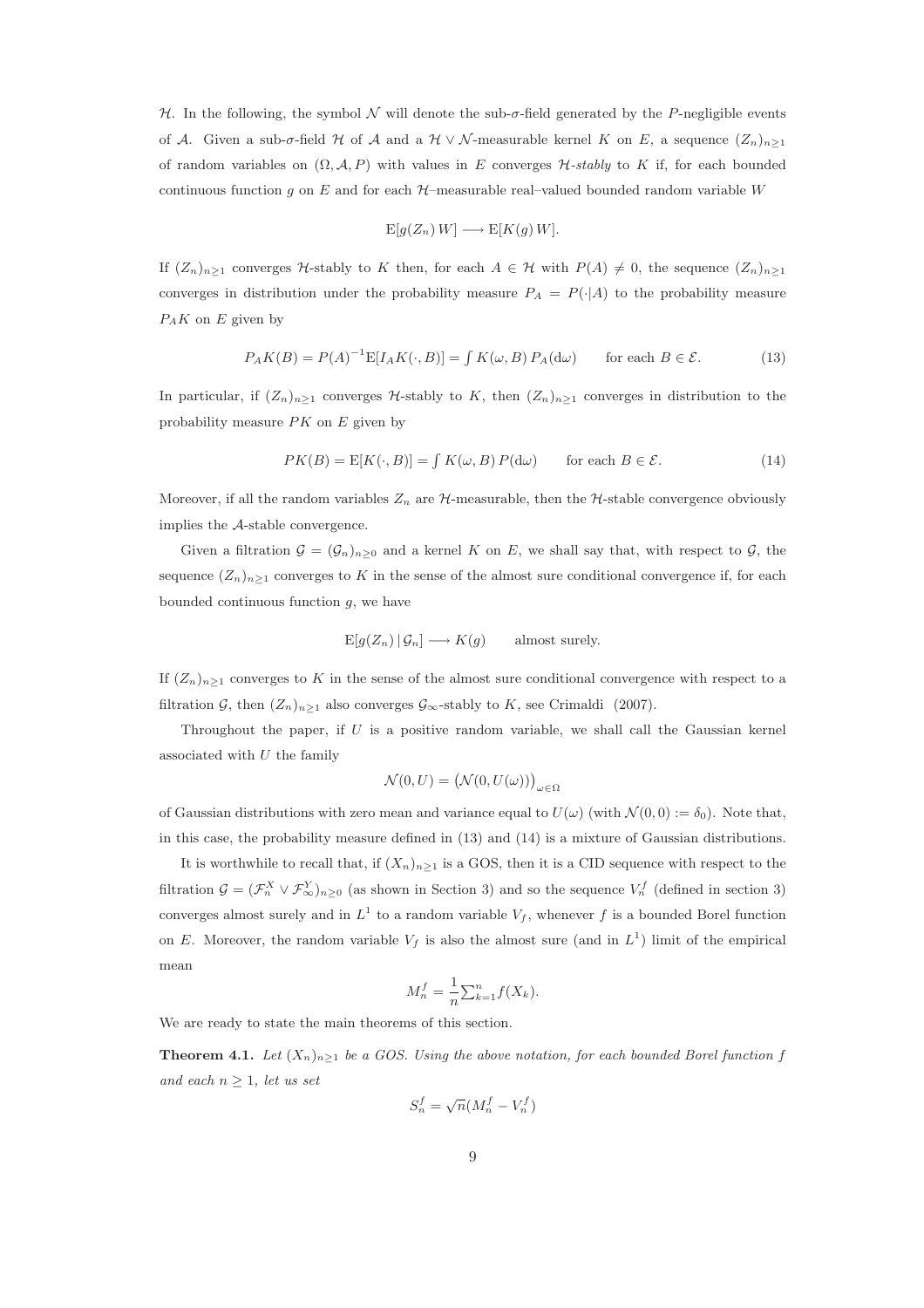and, for  $1 \leq j \leq n$ ,

$$
Z_{n,j}^f = \frac{1}{\sqrt{n}} \left[ f(X_j) - jV_j^f + (j-1)V_{j-1}^f \right] = \frac{1}{\sqrt{n}} (1 + jp_{j,j}) \left[ f(X_j) - V_{j-1}^f \right].
$$

Suppose that:

(a) 
$$
U_n^f := \sum_{j=1}^n (Z_{n,j}^f)^2 \xrightarrow{P} U_f.
$$
  
(b)  $(Z_n^f)^* := \sup_{1 \le j \le n} |Z_{n,j}^f| \xrightarrow{L^1} 0.$ 

Then the sequence  $(S_n^f)_{n\geq 1}$  converges A-stably to the Gaussian kernel  $\mathcal{N}(0, U_f)$ .

In particular, condition  $(a)$  and  $(b)$  are satisfied if the following conditions hold:

- (a1)  $U_n^f \xrightarrow{a.s.} U_f$ .
- (*b*1)  $\sup_{n\geq 1} E[(S_n^f)^2] < +\infty$ .

Let us see an application of the previous theorem in the next example.

Example 4.2. Let us consider the setting of Example 3.3 with

$$
r_k = \frac{\theta}{\theta + \sum_{i=1}^k Y_i}.
$$

where  $\theta > 0$  and the random variables  $Y_n$  are identically distributed with  $Y_n \ge \gamma > 0$  and  $\mathbb{E}[Y_n^4]$ +∞. Given a bounded Borel function f on E we are going to prove that the sequence  $(S_n^f)_{n\geq 1}$ (defined in Theorem 4.1) converges A-stably to the Gaussian kernel

$$
\mathcal{N}\big(0,\Delta(V_{f^2}-V_f^2)\big),\,
$$

where  $\Delta := \text{Var}[Y_1]/E[Y_1]^2$ .

Without loss of generality, we may assume that  $f$  takes values in [0, 1]. Let us observe that, after some calculations, we have

$$
S_n^f = \frac{1}{\sqrt{n}} \left( \sum_{i=1}^n f(X_i) - n \frac{\theta E[f(X_1)] + \sum_{i=1}^n Y_i f(X_i)}{\theta + \sum_{j=1}^n Y_j} \right).
$$

If we set  $b := \theta \mathbb{E}[f(X_1)]$  and  $\hat{Y}_i := Y_i - \mathbb{E}[Y_i] = Y_i - m$ , then we can write

$$
S_n^f = \frac{1}{\sqrt{n}} \frac{1}{(\theta + \sum_{j=1}^n Y_j)} \Big[ (\theta + \sum_{j=1}^n \widehat{Y}_j) \sum_{i=1}^n f(X_i) - nb - n \sum_{i=1}^n \widehat{Y}_i f(X_i) \Big].
$$

Therefore, since  $Y_n \ge \gamma$  and  $0 \le f(X_n) \le 1$  for each n, we obtain

$$
E[(S_n^f)^2] \le \frac{2n}{(\theta + \gamma n)^2} \left( E[(\theta + \sum_{j=1}^n \widehat{Y}_j)^2] + E[(b + \sum_{i=1}^n \widehat{Y}_i f(X_i))^2] \right)
$$
  

$$
\le \frac{2n}{(\theta + \gamma n)^2} (\theta^2 + b^2 + 2n \text{Var}[Y_1]) \le C
$$

where  $C$  is a suitable constant. Finally, let us observe that, after some calculations, we get

$$
U_n^f = \frac{1}{n} \sum_{j=1}^n \left[ f(X_j) - jV_j^f + (j-1)V_{j-1}^f \right]^2
$$
  
= 
$$
\frac{1}{n} \sum_{j=1}^n \left[ f(X_j) + A_j^f Y_j - B_j Y_j f(X_j) - V_{j-1}^f \right]^2,
$$

where

$$
A_j^f = j[(\theta + \sum_{i=1}^j Y_i)(\theta + \sum_{i=1}^{j-1} Y_i)]^{-1} [b - \theta f(X_j) + \sum_{i=1}^{j-1} Y_i f(X_i)],
$$
  
\n
$$
B_j = j[(\theta + \sum_{i=1}^j Y_i)(\theta + \sum_{i=1}^{j-1} Y_i)]^{-1} \sum_{i=1}^{j-1} Y_i.
$$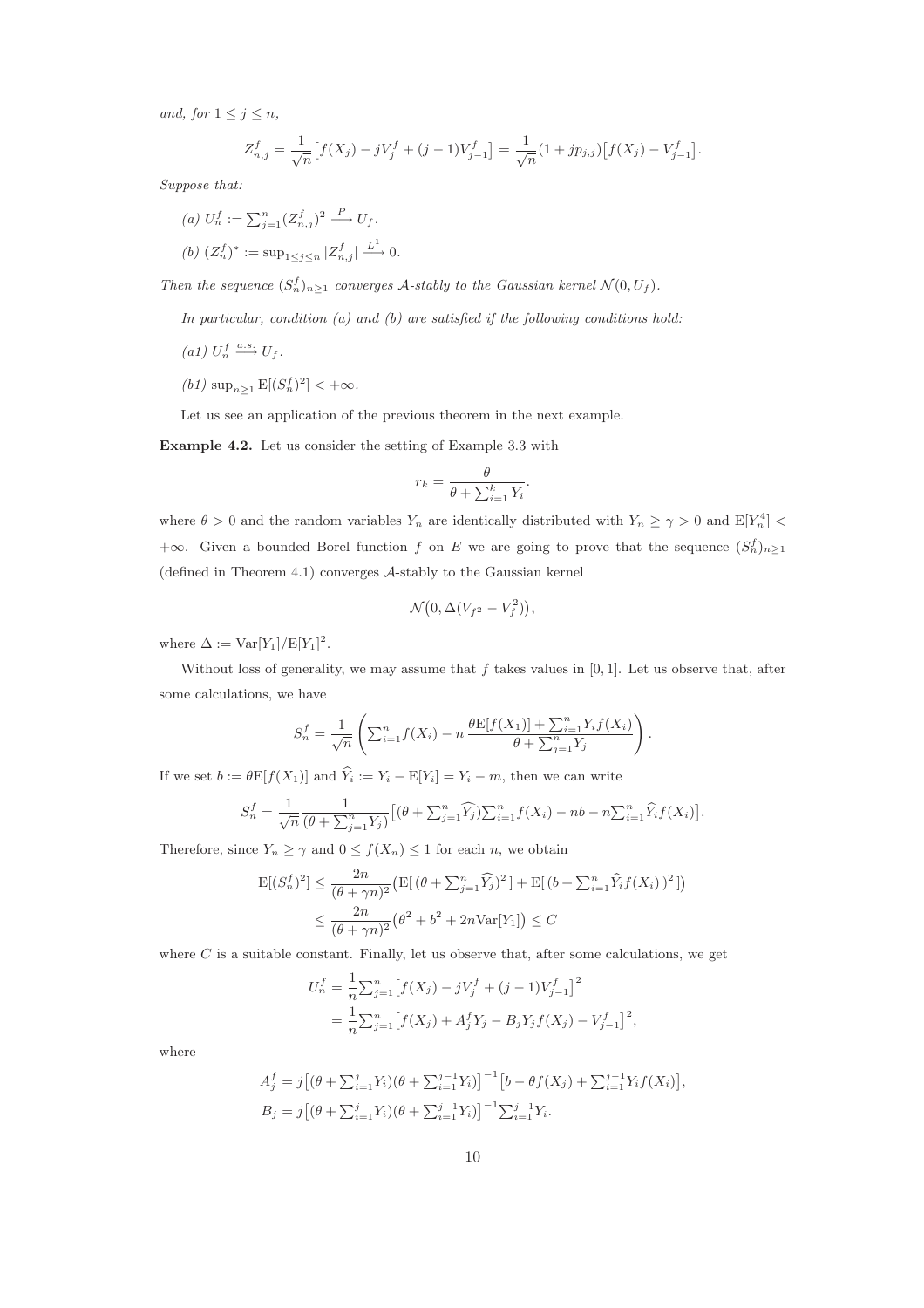Hence, we have

$$
U_n^f = \frac{1}{n} \sum_{j=1}^n \left[ f^2(X_j) + (A_j^f)^2 Y_j^2 + B_j^2 Y_j^2 f^2(X_j) + (V_{j-1}^f)^2 - 2f(X_j) V_{j-1}^f \right] + \frac{2}{n} \sum_{j=1}^n \left[ A_j^f Y_j f(X_j) - B_j Y_j f^2(X_j) - A_j^f Y_j V_{j-1}^f - A_j^f B_j Y_j^2 f(X_j) + B_j Y_j f(X_j) V_{j-1}^f \right].
$$

Recall that we have the following almost sure convergences:

$$
f^q(X_n)/n \longrightarrow 0
$$
 (for  $q = 1, 2$ ),  $V_n^f \longrightarrow V_f$ 

$$
\frac{1}{n}\sum_{j=1}^{n}Y_{j}^{r} \longrightarrow \mathbb{E}[Y_{1}^{r}](\text{for } r=1,2), \quad \frac{1}{n}\sum_{j=1}^{n}f(X_{j}) \longrightarrow V_{f}, \quad \frac{1}{n}\sum_{j=1}^{n}f^{2}(X_{j}) \longrightarrow V_{f^{2}}.
$$

From the above relations, we get

$$
B_j \xrightarrow{a.s.} 1/E[Y_1].
$$

In order to study the convergence of  $\frac{1}{n} \sum_{j=1}^{n} Y_j^r f^q(X_j)$  for  $r, q = 1, 2$ , let us set

$$
Z_n := \sum_{j=1}^n \frac{1}{j} \left( Y_j^r f^q(X_j) - \mathbb{E}[Y_j^r f^q(X_j) | \mathcal{F}_{j-1} \right).
$$

The sequence  $(Z_n)_{n\geq 1}$  is a martingale with respect to  $\mathcal{F} = (\mathcal{F}_n)_{n\geq 1}$  such that

$$
E[Z_n^2] = \sum_{j=1}^n \frac{1}{j^2} E\left[ (Y_j^r f^q(X_j) - E[Y_j^r f^q(X_j) | \mathcal{F}_{j-1}])^2 \right]
$$
  
 
$$
\leq 2E[Y_1^{2r}] \sum_{j=1}^{\infty} \frac{1}{j^2} < +\infty.
$$

Therefore, by Kronecher's lemma, we find that

$$
\frac{1}{n}\sum_{j=1}^n \left(Y_j^r f^q(X_j) - \mathbb{E}[Y_j^r f^q(X_j) | \mathcal{F}_{j-1}]\right) \xrightarrow{a.s.} 0.
$$

On the other hand, since  $Y_j$  is independent of  $\mathcal{F}_j^X \vee \mathcal{F}_{j-1}^Y$  by assumption, we have

$$
E[Y_j^r f^q(X_j) | \mathcal{F}_{j-1}] = E[Y_1^r] E[f^q(X_j) | \mathcal{F}_{j-1}] = E[Y_1^r] V_{j-1}^{f^q} \xrightarrow{a.s.} E[Y_1^r] V_{f^q}.
$$

Since  $n^{-1} \sum_{j=1}^{n} a_j d_j \stackrel{a.s.}{\rightarrow} ad$  whenever

$$
a_j \ge 0, \quad d_j \stackrel{a.s.}{\to} d, \quad n^{-1} \sum_{j=1}^n a_j \stackrel{a.s.}{\to} a,\tag{15}
$$

we obatin that

$$
\frac{1}{n}\sum_{j=1}^{n}E[Y_{j}^{r}f^{q}(X_{j})|\mathcal{F}_{j-1}]\xrightarrow{a.s.}E[Y_{1}^{r}]V_{f}^{q}
$$

and so

$$
\frac{1}{n} \sum_{j=1}^n Y_j^r f^q(X_j) \xrightarrow{a.s.} E[Y_1^r] V_{f^q}.
$$

In particular, we get

$$
A_j^f \xrightarrow{a.s.} \frac{V_f}{\mathbb{E}[Y_1]}.
$$

Summing up, we have proved that  $U_n^f$  is a sum of terms of the type  $n^{-1} \sum_{j=1}^n a_j d_j$ , where  $(a_j)$  and  $(d_j)$  satisfy conditions (15) and so we finally get that  $U_n^f$  converges a.s. to  $U_f = \Delta(V_{f^2} - V_f^2)$ . By Theorem 4.1, we conclude that  $S_n^f$  converges A-stably to the Gaussian kernel  $\mathcal{N}(0, \Delta(V_{f^2} - V_f^2)).$  $\Diamond$ 

The second result of this section is contained in the following theorem.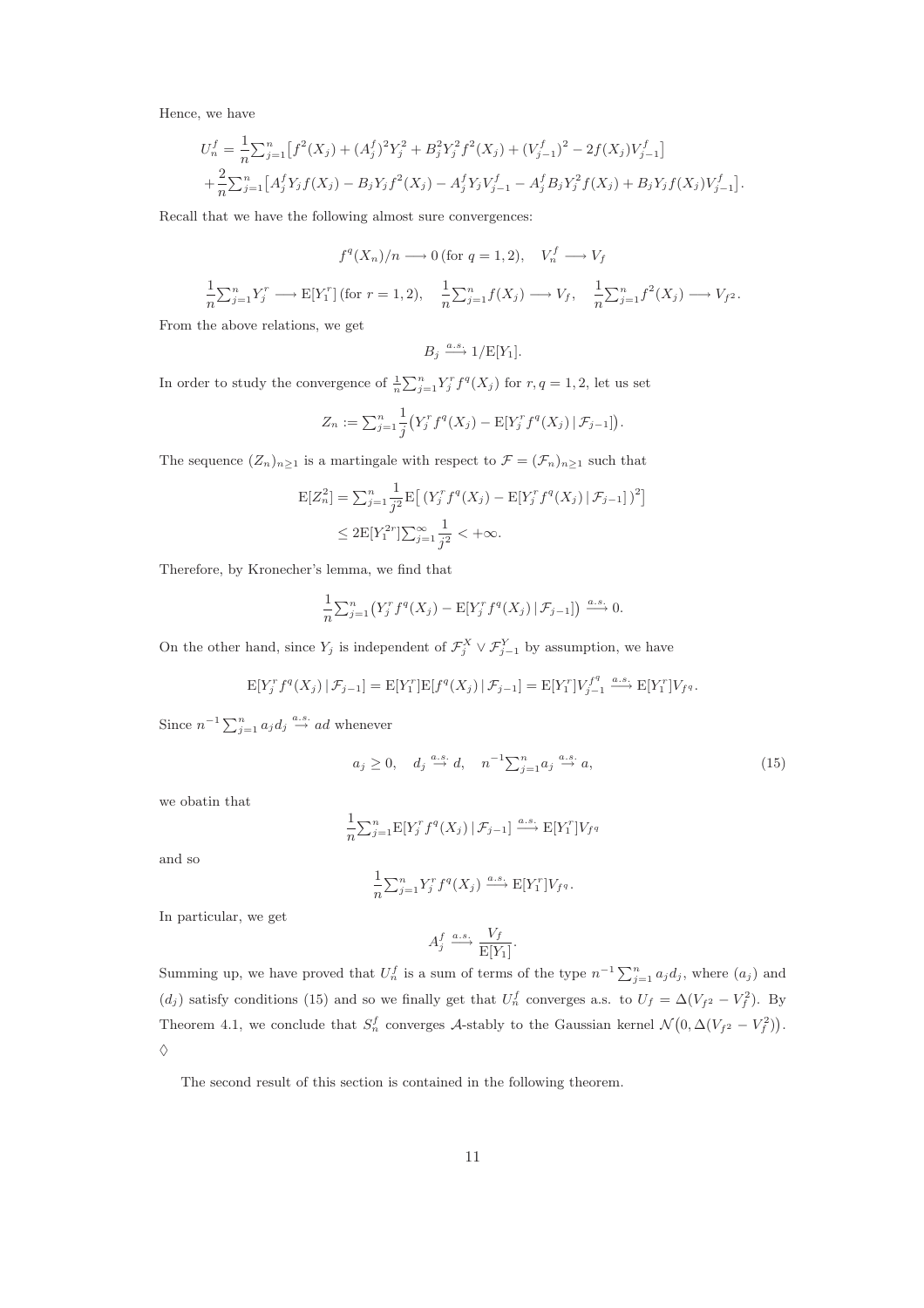**Theorem 4.3.** Let  $(X_n)_{n\geq 1}$  be a GOS and f be a bounded Borel function. Using the previous notation, for  $n \geq 0$  set

$$
Q_n := p_{n+1,n+1} = 1 - \frac{r_{n+1}}{r_n}
$$
 and  $W_n^f := \sqrt{n}(V_n^f - V_f).$ 

Suppose that the following conditions are satisfied:

(i)  $n \sum_{k \geq n} Q_k^2 \stackrel{a.s.}{\longrightarrow} H$ , where H is a positive real random variable.

(*ii*)  $\sum_{k\geq 0} k^2 \mathbb{E}[Q_k^4] < \infty$ .

Then the sequence  $(W_n^f)_{n\geq 0}$  converges to the Gaussian kernel

$$
\mathcal{N}\big(0, H(V_{f^2}-V_f^2)\,\big)
$$

in the sense of the almost sure conditional convergence with respect to the filtrations  $\mathcal{F} = (\mathcal{F}_n^X \vee$  $\mathcal{F}_n^Y|_{n\geq 0}$  and  $\mathcal{G} = (\mathcal{F}_n^X \vee \mathcal{F}_{\infty}^Y)_{n\geq 0}$ .

In particular, we have

$$
W_n^f \stackrel{\mathcal{A}-stably}{\longrightarrow} \mathcal{N}\big(0, H(V_{f^2} - V_f^2)\big).
$$

**Corollary 4.4.** Using the notation of Theorem 4.3, let us set for  $k \ge 0$ 

$$
\rho_k = \frac{1}{r_{k+1}} - \frac{1}{r_k}
$$

and assume the following conditions:

- (a)  $r_k \leq c_k$  a.s. with  $\sum_{k\geq 0} k^2 c_{k+1}^4 < \infty$  and  $kr_k \stackrel{a.s.}{\rightarrow} \alpha$ , where  $c_k$ ,  $\alpha$  are strictly positive constants.
- (b) The random variable  $\rho_k$  are independent and identically distributed with  $E[\rho_k^4] < \infty$ .

Finally, let us set  $\beta := \mathbb{E}[\rho_k^2]$  and  $h := \alpha^2 \beta$ .

Then, the conclusion of Theorem 4.3 holds true with H equal to the constant h.

Example 4.5. Let us consider the setting of Example 3.3 with

$$
r_k = \frac{\theta}{\theta + \sum_{i=1}^k Y_i}.
$$

where  $\theta > 0$  and the random variables  $Y_n$  are identically distributed with  $Y_n \ge \gamma > 0$  and  $\mathbb{E}[Y_n^4]$  $+\infty$ . Let us set  $E[Y_1] = m$  and  $E[Y_1^2] = \delta$ . We have  $r_k \le c_k = \theta/(\theta + \gamma k)$  and, by the strong law of large numbers, we have

$$
kr_k = \frac{\theta k}{\theta + \sum_{i=1}^k Y_i} \xrightarrow{a.s.} \theta/m.
$$

Furthermore we have

$$
\rho_k = \frac{1}{r_{k+1}} - \frac{1}{r_k} = \frac{Y_{k+1}}{\theta}
$$

and so  $\beta = \mathbb{E}[\rho_k^2] = \delta/\theta^2$ . Therefore the above corollary holds with  $h = \delta/m^2$  $\Diamond$ 

The particular generalized Pòlya urn discussed in Crimaldi (2007) (Cor. 4.1) and in May, Paganoni and Secchi (2005) is included in the above example.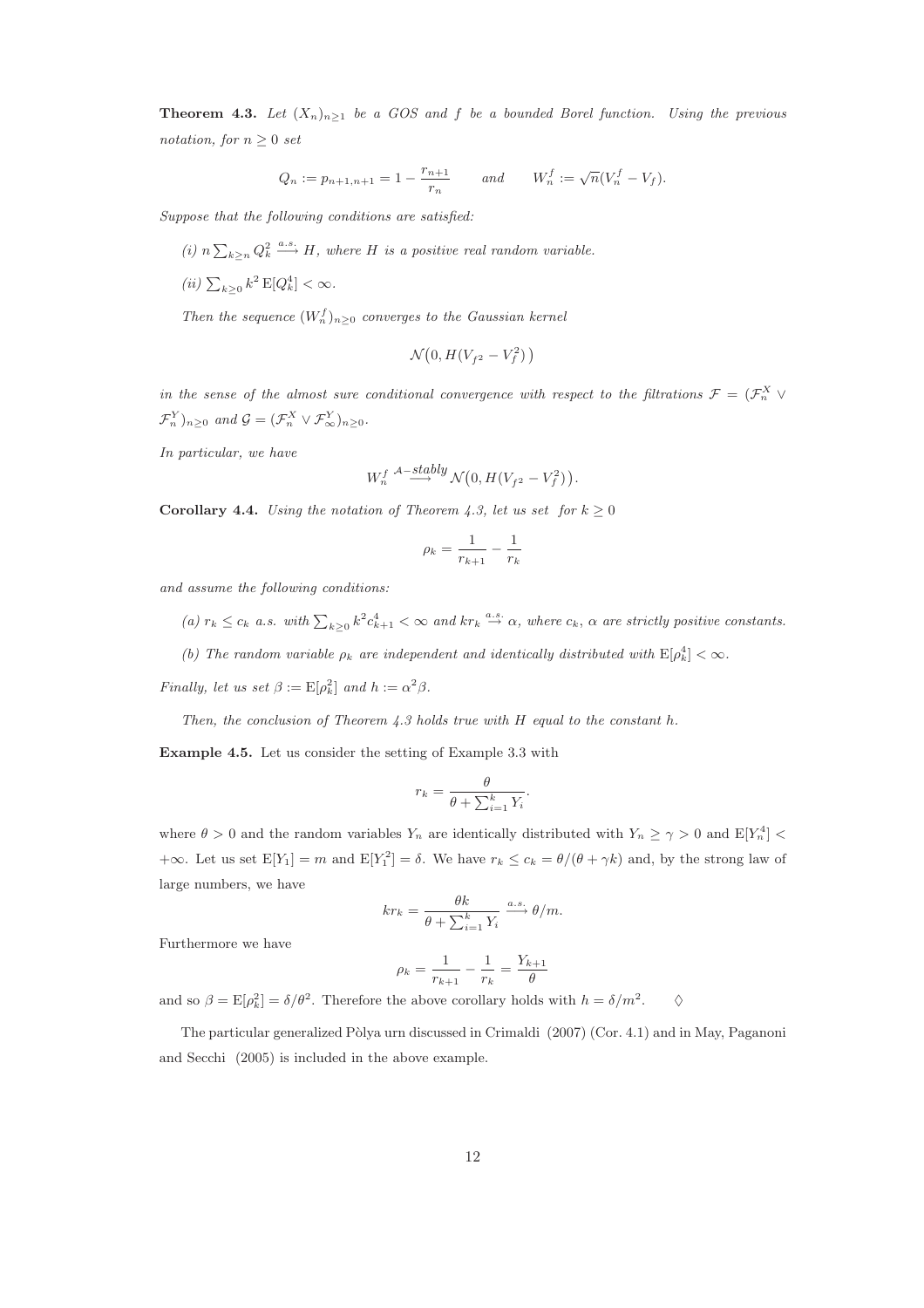## 5 Random partition induced by a GOS

Exchangeable species sampling sequences are strictly connected with exchangeable random partitions. Random partitions have been studied extensively, see, for instance Pitman (2006) and the references theirin.

In this section we investigate some properties of the length  $L_n$  of the random partition induced by a GOS at time  $n$ , i.e. the random number of distinct values of GOS until time  $n$ .

Let  $A_0 := E$  and  $A_n(\omega) := E \setminus \{X_1(\omega), \ldots, X_n(\omega)\} = \{y \in E : y \notin \{X_1(\omega), \ldots, X_n(\omega)\}\}\$ for  $n \geq 1$  and define the following  $\mathcal{F}_n$ -measurable random variable:

$$
s_n := r_n(Y(n))\mu(A_n) = r_n\mu(A_n).
$$

**Remark 5.1.** Reconsidering the species interpretation, given  $X(n) = (X_1, \ldots, X_n)$  and  $Y(n) =$  $(Y_1, \ldots, Y_n)$ , the species of the  $(n + 1)$ -th individual is a new species with probability  $s_n$  and one of the species observed so far with probability  $1 - s_n$ . In particular one has

$$
P[L_{n+1} = L_n + 1 | \mathcal{F}_n] = s_n = r_n \mu(A_n).
$$

If the probability measure  $\mu$  is diffuse, then  $s_n = r_n$ .

If  $\mu$  is diffuse and the coefficients  $r_n$  are deterministic ( such as in Example 3.1), then the sequence of the increments  $(L_n - L_{n-1})_{n \geq 1}$  (with  $L_0 := 0$ ) is a sequence of independent random variables such that, for each n, the distribution of  $L_n - L_{n-1}$  is a Bernoulli distribution with parameter  $r_{n-1}$ , hence it is immediate to deduce, under suitable conditions, both a strong law of large numbers and a central limit theorem for  $(L_n)_{n\geq 1}$ .

In this section we prove a law of large numbers and a central limit theorem for a GOS. Moreover, some examples of GOS that satisfy the hypotheses of these results are given.

**Theorem 5.2.** Let  $(X_n)_{n>1}$  be a generalized species sampling sequence. Suppose that there exists a sequence  $(h_n)_{n\geq 1}$  of real numbers and a random variable L such that the following properties hold:

$$
h_n \ge 0, \quad h_n \uparrow +\infty, \quad \sum_{j\ge 1} \frac{\mathbb{E}[s_j(1-s_j)]}{h_j^2} < +\infty, \quad \frac{1}{h_n} \sum_{j=0}^n s_j \xrightarrow{a.s.} L.
$$

Then we have  $L_n/h_n \xrightarrow{a.s.} L$ .

**Remark 5.3.** Let us note that, for each  $n$ , we have

$$
E[L_{n+1} | \mathcal{F}_n] = L_n + s_n \ge L_n.
$$

Hence the sequence  $(L_n)_{n>0}$  is a positive submartingale with  $E[L_{n+1}] = E[L_n] + E[s_n]$ . Therefore  $(L_n)_{\geq 0}$  is bounded in  $L^1$  if and only if we have  $\sum_{k\geq 0} \mathbb{E}[s_k] < +\infty$  and, in this case,  $(L_n)_{n\geq 0}$ converges almost surely to an integrable random variable. It follows that, for each sequence  $(h_n)_{n>0}$ with  $h_n \to +\infty$ , the ratio  $L_n/h_n$  goes almost surely to zero. An example of this situation is given by Example 3.2 with  $\mu$  diffuse. Indeed, in this case, we have  $E[s_n] = E[Y_n] = (1/2)^{n-1}$ .

**Theorem 5.4.** Let  $(X_n)_{n\geq 1}$  be a GOS with  $\mu$  diffuse and suppose there exists a sequence  $(h_n)_{n\geq 1}$  of real numbers and a positive random variable  $\sigma^2$  such that the following properties hold:

$$
h_n \geq 0
$$
,  $h_n \uparrow +\infty$ ,  $\sigma_n^2 := \frac{\sum_{j=1}^n r_j (1-r_j)}{h_n} \xrightarrow{a.s.} \sigma^2$ .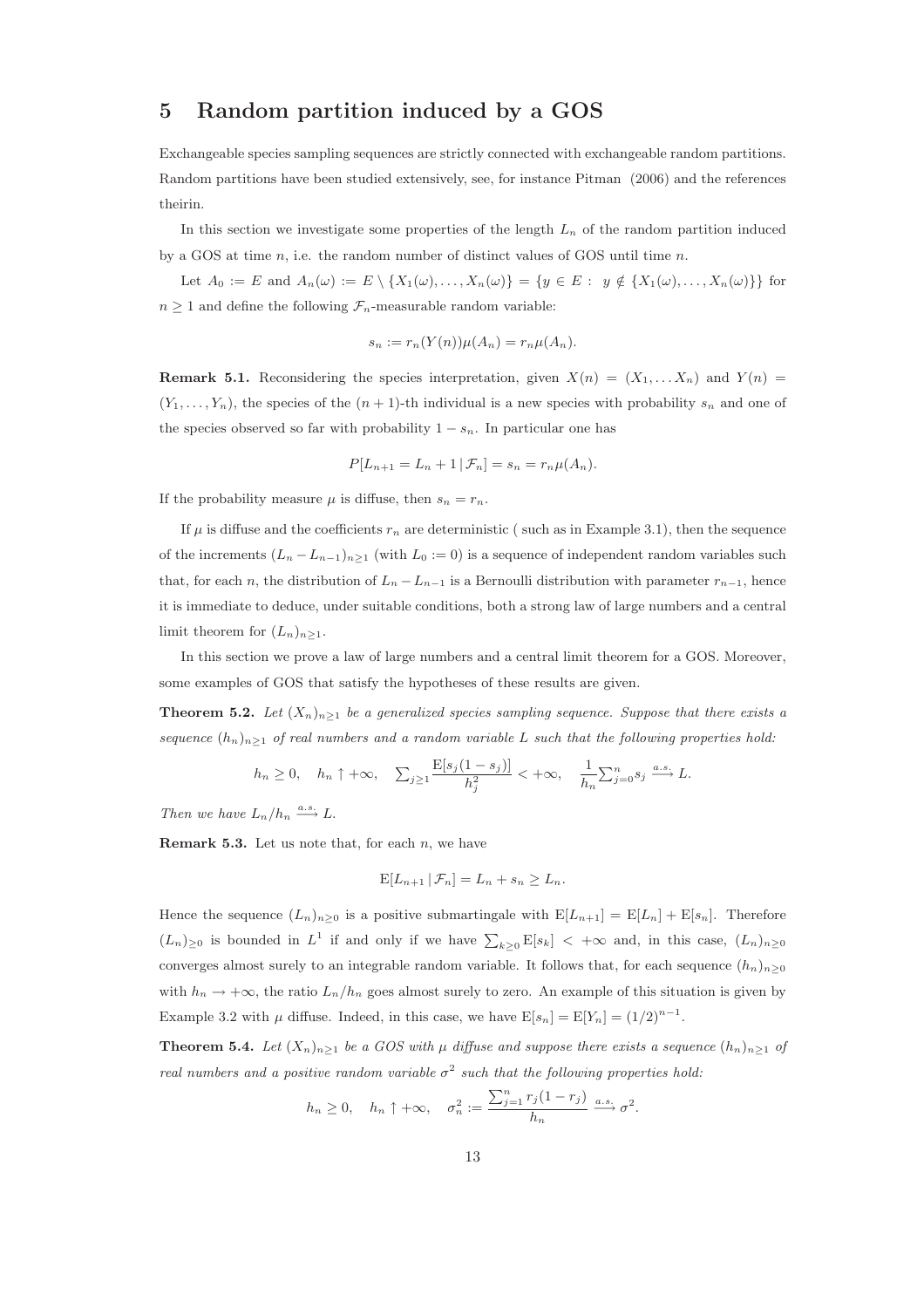Then, setting  $R_n := \sum_{j=1}^n r_j$ , we have

$$
T_n := \frac{L_n - R_{n-1}}{\sqrt{h_n}} \xrightarrow{A-stably} \mathcal{N}(0, \sigma^2).
$$

**Corollary 5.5.** Under the same assumptions of Theorem 5.4, if  $P(\sigma^2 > 0) = 1$ , then we have

$$
\frac{T_n}{\sigma_n} = \frac{(L_n - R_{n-1})}{\sqrt{\sum_{j=1}^n r_j (1 - r_j)}} \xrightarrow{A - stably} \mathcal{N}(0, 1).
$$

Example 5.6. Let us consider Example 3.1 with  $\mu$  diffuse and

$$
a_n = \frac{\theta}{\theta + n^{1-\alpha}}
$$

with  $\theta > 0$  and  $0 < \alpha < 1$ . We have  $s_n = r_n = a_n$  and, setting  $h_n = n^{\alpha}$  and  $L = \theta/\alpha$ , the assumptions of Theorem 5.2 are satisfied. Indeed we have

$$
\sum_{j} \frac{r_j (1 - r_j)}{j^{2\alpha}} = \sum_{j} \frac{j^{1-\alpha}}{(\theta + j^{1-\alpha})^2 j^{2\alpha}}
$$

$$
= \sum_{j} \left(\frac{j^{1-\alpha}}{\theta + j^{1-\alpha}}\right)^2 \frac{1}{j^{\alpha+1}} < +\infty.
$$

Moreover, since

$$
\frac{1}{n^{\alpha}} \sum_{j=1}^{n} \frac{1}{j^{1-\alpha}} \longrightarrow \frac{1}{\alpha} \quad \text{for } \alpha \in (0,1),
$$
 (16)

.

we have

$$
\frac{1}{n^{\alpha}}R_n = \frac{1}{n^{\alpha}} \sum_{j=1}^n \frac{\theta}{\theta + j^{1-\alpha}} \longrightarrow \frac{\theta}{\alpha}
$$

Thus we have  $L_n/n^{\alpha} \stackrel{a.s.}{\longrightarrow} \theta/\alpha$ . Finally, since

$$
\frac{1}{h_n} \sum_{j=1}^n a_j b_j \to b,\tag{17}
$$

provided that  $a_j \geq 0$ ,  $\sum_{j=1}^n a_j/h_n \to 1$  and  $b_n \to b$  as  $n \to +\infty$ , it is easy to see that

$$
\sigma_n^2 = \frac{\sum_{j=1}^n r_j (1-r_j)}{n^{\alpha}} = \frac{\theta}{n^{\alpha}} \sum_{j=1}^n \frac{j^{1-\alpha}}{(\theta+j^{1-\alpha})^2} = \frac{\theta}{n^{\alpha}} \sum_{j=1}^n \left(\frac{j^{1-\alpha}}{\theta+j^{1-\alpha}}\right)^2 \frac{1}{j^{1-\alpha}} \to \theta/\alpha.
$$

Therefore, by Theorem 5.4, we obtain

$$
T_n = \frac{L_n - R_{n-1}}{n^{\alpha/2}} \xrightarrow{A-\text{stably}} \mathcal{N}(0, \theta).
$$

**Example 5.7.** Let us consider the setting of Example 3.3 with  $\mu$  diffuse and

$$
r_n = \frac{\theta}{\theta + \sum_{i=1}^n Y_i}.
$$

where  $\theta > 0$  and the random variables  $Y_n$  are independent identically distributed positive random variable with  $E[Y_n] = m > 0$ . Then  $s_n = r_n$  and, setting  $h_n = \log n$  and  $L = c/m$ , the assumptions of Theorem 5.2 are satisfied. Indeed

$$
\sum_{j} \frac{\mathrm{E}\big[r_j(1-r_j)\big]}{(\log j)^2} \le \sum_{j} \frac{1}{(\log j)^2} < +\infty.
$$

Moreover, by the strong law of large numbers, we have

$$
\left(\frac{\theta}{j} + \frac{1}{j} \sum_{i=1}^j Y_i\right)^{-1} \xrightarrow{a.s.} 1/m.
$$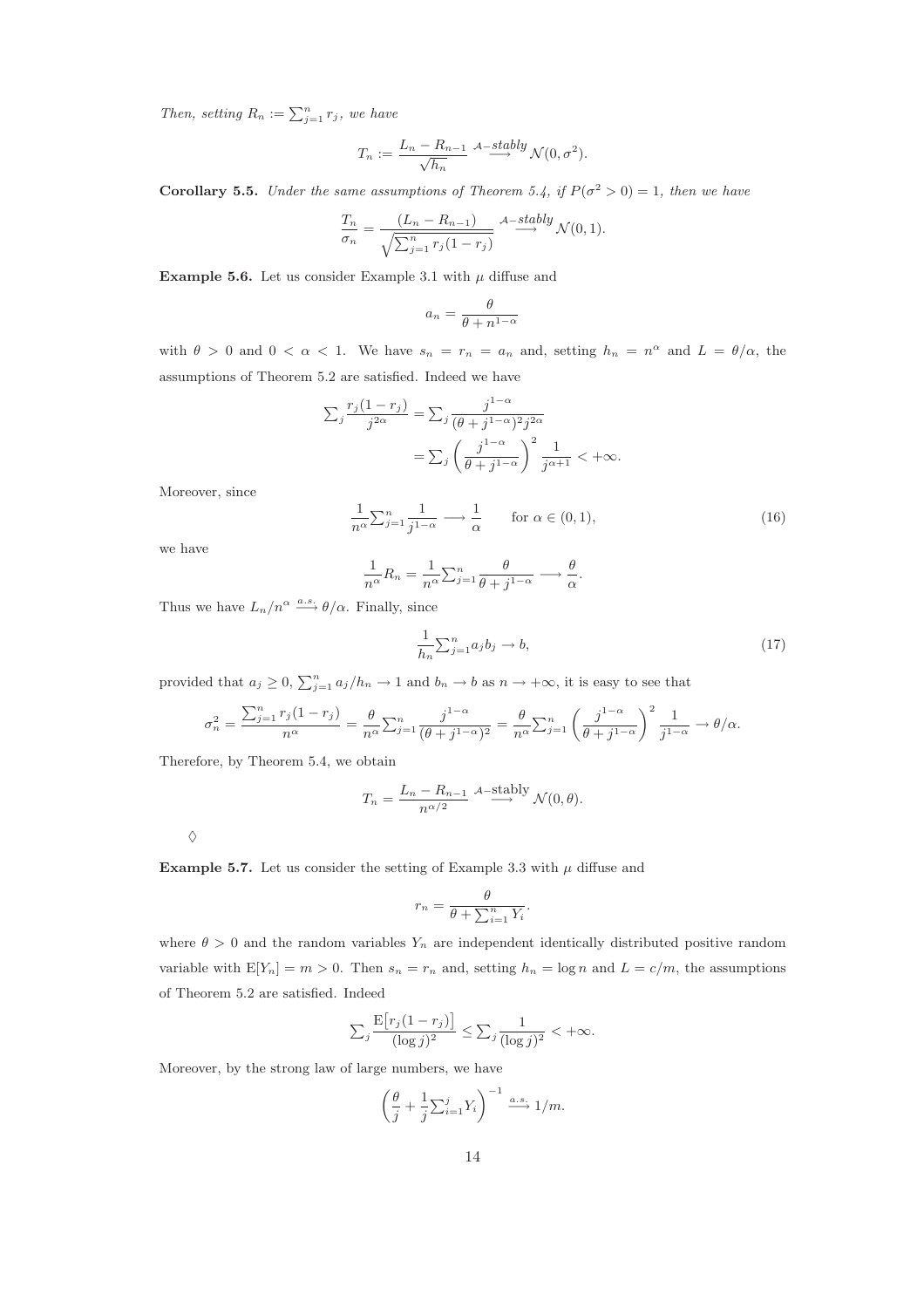Therefore, since  $\frac{1}{\log n} \sum_{j=1}^n \frac{1}{j} \to 1$ , by (17), we can conclude that

$$
\frac{1}{\log n}R_n = \frac{\theta}{\log n} \sum_{j=1}^n \frac{1}{\theta + \sum_{i=1}^j Y_i} = \frac{\theta}{\log n} \sum_{j=1}^n \frac{1}{j} \left(\frac{\theta}{j} + \frac{1}{j} \sum_{i=1}^j Y_i\right)^{-1} \xrightarrow{a.s.} \frac{\theta}{m}
$$

and so  $L_n/\log n \stackrel{a.s.}{\longrightarrow} \theta/m$ . Moreover, by (17) and the strong law of large numbers, we have

$$
\sigma_n^2 = \frac{\sum_{j=1}^n r_j (1 - r_j)}{\log n} = \frac{\theta}{\log n} \sum_{j=1}^n \frac{\sum_{i=1}^j Y_i}{(\theta + \sum_{i=1}^j Y_i)^2}
$$

$$
= \frac{\theta}{\log n} \sum_{j=1}^n \left( \frac{\sum_{i=1}^j Y_i/j}{\theta/j + \sum_{i=1}^j Y_i/j} \right)^2 \frac{j}{\sum_{i=1}^j Y_i} \frac{1}{j} \to \theta/m.
$$

Therefore, by Theorem 5.4, we obtain

$$
T_n = \frac{L_n - R_{n-1}}{\sqrt{\log n}} \xrightarrow{A-\text{stably}} \mathcal{N}(0, \theta/m)
$$

and so

$$
\frac{L_n - R_{n-1}}{\sqrt{\frac{\theta}{m} \log n}} \xrightarrow{A-\text{stably}} \mathcal{N}(0, 1).
$$

If we take  $Y_i = 1$  for all i, we find the well known results for the asymptotic distribution of the length of the random partition obtained with the Blackwell–McQueen urn scheme. Indeed, since  $\sum_{j=1}^{n} j^{-1} - \log n = \gamma + O(\frac{1}{n}),$  one gets

$$
\frac{L_n - \theta \log n}{\sqrt{\theta \log n}} \xrightarrow{A-\text{stably}} \mathcal{N}(0,1).
$$

See, for instance, pages 68-69 in Pitman (2006).  $\Diamond$ 

### 6 Proofs.

This section contains all the proofs of the paper. Recall that

$$
\mathcal{F}_n = \mathcal{F}_n^X \vee \mathcal{F}_n^Y
$$
 and  $\mathcal{G}_n = \mathcal{F}_n^X \vee \mathcal{F}_\infty^Y = \mathcal{F}_n \vee \sigma(Y_{n+j} : j \ge 1)$ 

and so condition  $(h3)$  of the definition of generalized species sampling sequence implies that

$$
V_n^g := \mathrm{E}[g(X_{n+1}) | \mathcal{G}_n] = \mathrm{E}[g(X_{n+1}) | \mathcal{F}_n]
$$

for each bounded Borel function g on E.

### 6.1 Proof of Theorem 2.2

We start with a useful lemma.

**Lemma 6.1.** If  $(X_n)_{n\geq 1}$  is a generalized species sampling sequence, then we have

$$
P[n+1 \in \pi_l^{(n+1)} | \mathcal{G}_n] = P[X_{n+1} = X_l^* | \mathcal{F}_n] = \sum_{j \in \pi_l^{(n)}} p_{n,j}(\pi^{(n)}, Y(n)) + r_n(\pi^{(n)}, Y(n)) \mu(\{X_l^*\})
$$

for each  $l = 1, \ldots, L_n$ . Moreover,

$$
\mathbb{E}[I_{\{L_{n+1}=L_n+1\}}f(X_{n+1})| \mathcal{G}_n] = \mathbb{E}[I_{\{L_{n+1}=L_n+1\}}f(X_{n+1})| \mathcal{F}_n] = r_n(\pi^{(n)}, Y(n)) \int_{A_n} f(y) \,\mu(\mathrm{d}y).
$$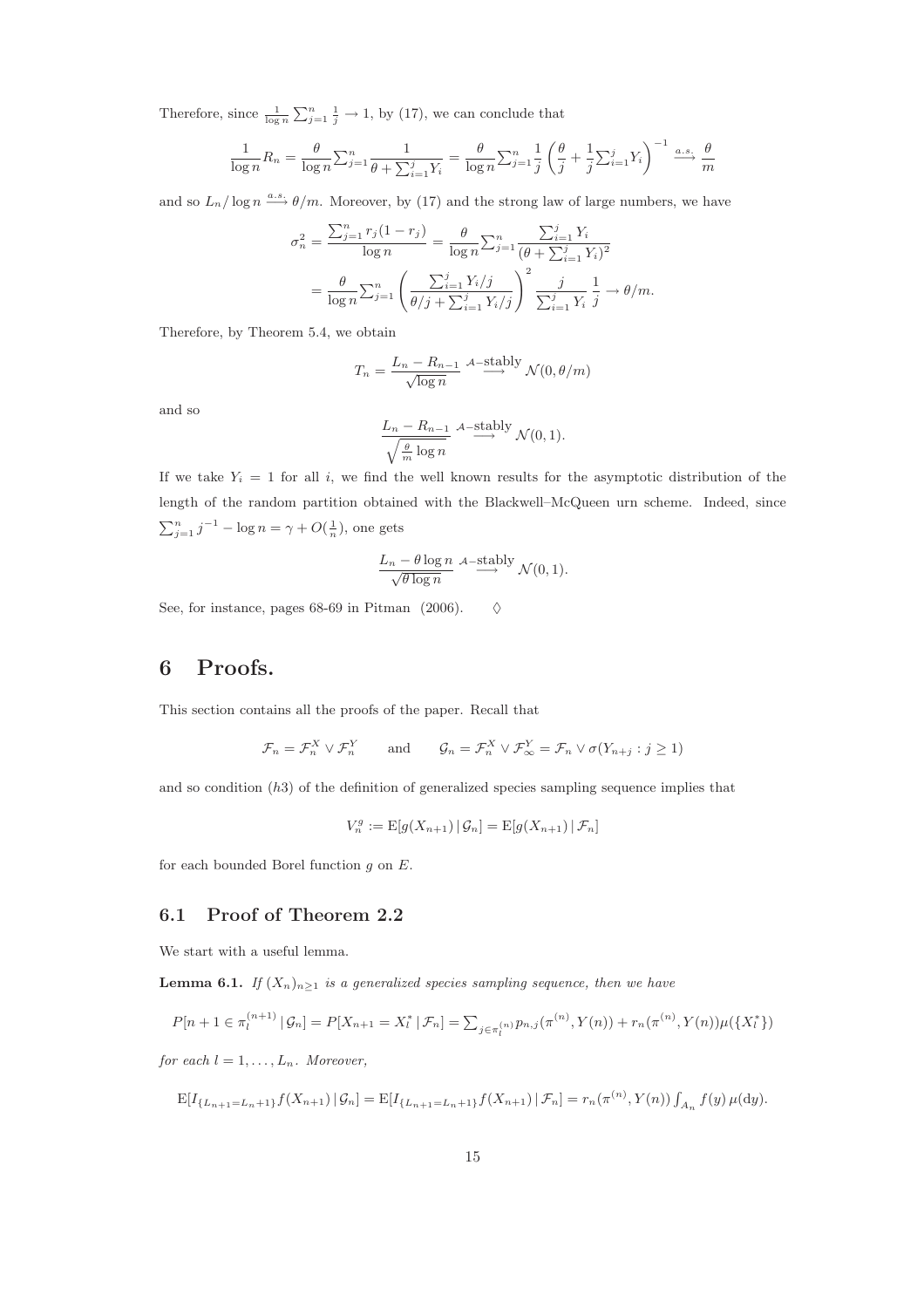holds true with  $A_0 := E$  and  $A_n$  the random "set" defined by

$$
A_n(\omega) := E \setminus \{X_1(\omega), \ldots, X_n(\omega)\} = \{y \in E : y \notin \{X_1(\omega), \ldots, X_n(\omega)\}\} \text{ for } n \geq 1.
$$

In particular, we have

$$
P[L_{n+1} = L_n + 1 | \mathcal{G}_n] = P[L_{n+1} = L_n + 1 | \mathcal{F}_n] = r_n(\pi^{(n)}, Y(n))\mu(A_n) := s_n(\pi^{(n)}, Y(n))
$$

If  $\mu$  is diffuse, we have

$$
P[n+1 \in \pi_l^{(n+1)} | \mathcal{G}_n] = P[X_{n+1} = X_l^* | \mathcal{F}_n] = \sum_{j \in \pi_l^{(n)}} p_{n,j}(\pi^{(n)}, Y(n))
$$

for each  $l = 1, \ldots, L_n$  and

$$
E[I_{\{L_{n+1}=L_n+1\}}f(X_{n+1}) | \mathcal{G}_n] = E[I_{\{L_{n+1}=L_n+1\}}f(X_{n+1}) | \mathcal{F}_n] = r_n(\pi^{(n)}, Y(n))E[f(X_1)]
$$

and

$$
P[L_{n+1} = L_n + 1 | \mathcal{G}_n] = P[L_{n+1} = L_n + 1 | \mathcal{F}_n] = r_n(\pi^{(n)}, Y(n)).
$$

**Proof.** Since  $\mathcal{G}_n = \mathcal{F}_n \vee \sigma(Y_{n+j} : j \geq 1)$ , condition  $(h_3)$  implies that

$$
P[n+1 \in \pi_l^{(n+1)} | \mathcal{G}_n] = P[X_{n+1} = X_l^* | \mathcal{G}_n] P[X_{n+1} = X_l^* | \mathcal{F}_n].
$$

Hence, by assumption  $(h2)$ , we have

$$
P[X_{n+1} = X_l^* | \mathcal{F}_n] = \sum_{i=1}^n p_{n,i}(\pi^{(n)}, Y(n)) \delta_{X_i}(X_l^*) + r_n(\pi^{(n)}, Y(n)) \mu(\{X_l^*\})
$$
  
= 
$$
\sum_{j \in \pi_l^{(n)}} p_{n,j}(\pi^{(n)}, Y(n)) + r_n(\pi^{(n)}, Y(n)) \mu(\{X_l^*\}).
$$

for each  $l = 1, \ldots, L_n$ . If  $\mu$  is diffuse, we obtain

$$
P[X_{n+1} = X_i^* | \mathcal{F}_n] = \sum_{j \in \pi_l^{(n)}} p_{n,j}(\pi^{(n)}, Y(n))
$$

for each  $l = 1, \ldots, L_n$ .

Now, we observe that

$$
I_{\{L_{n+1}=L_n+1\}} = I_{B_n}(X_1,\ldots,X_n,X_{n+1})
$$

where  $B_n = \{(x_1, \ldots, x_{n+1}) : x_{n+1} \notin \{x_1, \ldots, x_n\}\}\.$  Thus, by  $(h_3)$  and  $(h_2)$ , we have

$$
E[I_{\{L_{n+1}=L_{n}+1\}}f(X_{n+1}) | \mathcal{G}_n] = E[I_{\{L_{n+1}=L_{n}+1\}}f(X_{n+1}) | \mathcal{F}_n]
$$
  
\n
$$
= \int I_{B_n}(X_1, ..., X_n, y) f(y) K_{n+1}(\cdot, dy)
$$
  
\n
$$
= \sum_{i=1}^n p_{n,i}(\pi^{(n)}, Y(n)) \int_{A_n} f(y) \delta_{X_i}(dy) + r_n(\pi^{(n)}, Y(n)) \int_{A_n} f(y) \mu(dy)
$$
  
\n
$$
= r_n(\pi^{(n)}, Y(n)) \int_{A_n} f(y) \mu(dy).
$$

If we take  $f = 1$ , we get

$$
P[U_{n+1} = 1 | \mathcal{G}_n] = P[U_{n+1} = 1 | \mathcal{F}_n] = r_n(\pi^{(n)}, Y(n))\mu(A_n).
$$

Finally, if  $\mu$  is diffuse, then  $\mu(A_n(\omega)) = 1$  for each  $\omega$  and so we have

$$
\int_{A_n} f(y) \mu(dy) = \mathbb{E}[f(X_1)].
$$

 $\Box$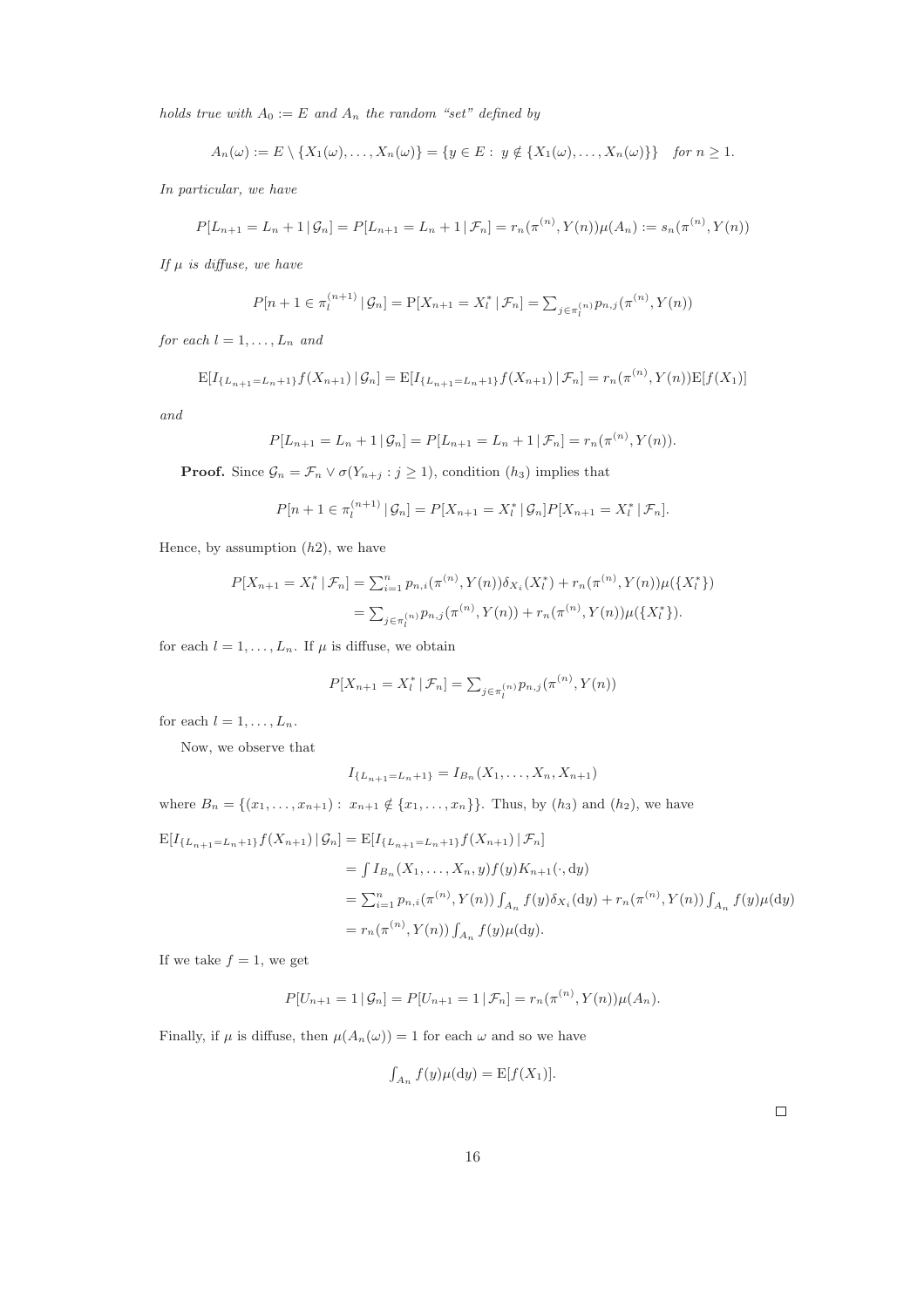**Proof of Theorem 2.2.** Let us fix a bounded Borel function  $f$  on  $E$ . Using the given prediction rule, we have

$$
V_n^f = \sum_{i=1}^n p_{n,i}(\pi^{(n)}, Y(n)) f(X_i) + r_n(\pi^{(n)}, Y(n)) \mathbb{E}[f(X_1)]
$$
  
= 
$$
\sum_{j=1}^{L_n} p_{n,j}^*(\pi^{(n)}) f(X_j^*) + r_n \mathbb{E}[f(X_1)].
$$

The sequence  $(X_n)$  is G-cid if and only if for each bounded Borel function f on E, the sequence  $(V_n^f)_{n\geq 0}$  is a G-martingale. We observe that we have (for the sake of simplicity we skip the dependence on  $(Y_n)_{n\geq 1}$ )

$$
E[V_{n+1}^f | \mathcal{G}_n] = \sum_{i=1}^n f(X_i) E_i + E[p_{n+1,n+1}(\pi^{(n+1)}) f(X_{n+1}) | \mathcal{G}_n] + E[r_{n+1} | \mathcal{G}_n] \bar{f}
$$
  
=  $\sum_{j=1}^{L_n} f(X_j^*) \sum_{i \in \pi_j^{(n)}} E_i + E[p_{n+1,n+1}(\pi^{(n+1)}) f(X_{n+1}) | \mathcal{G}_n] + E[r_{n+1} | \mathcal{G}_n] \bar{f}$ 

where  $E_i = \mathbb{E}[p_{n+1,i}(\pi^{(n+1)}) | \mathcal{G}_n]$  and  $\bar{f} = \mathbb{E}[f(X_1)].$ 

Now we are going to compute the various conditional expectations which appear in the second member of above equality. Since  $\mu$  is diffuse, using Lemma 6.1, we have

$$
E_{i} = \mathbb{E}[p_{n+1,i}(\pi^{(n+1)}) | \mathcal{G}_{n}]
$$
  
\n
$$
= \sum_{l=1}^{L_{n}} \mathbb{E}[I_{\{n+1 \in \pi_{l}^{(n+1)}\}} p_{n+1,i}(\pi^{(n+1)}) | \mathcal{G}_{n}] + \mathbb{E}[I_{\{L_{n+1}=L_{n}+1\}} p_{n+1,i}(\pi^{(n+1)}) | \mathcal{G}_{n}]
$$
  
\n
$$
= \sum_{l=1}^{L_{n}} p_{n+1,i}([\pi^{(n)}]_{l+}) \mathbb{E}[I_{\{n+1 \in \pi_{l}^{(n+1)}\}} | \mathcal{G}_{n}] + \mathbb{E}[I_{\{L_{n+1}=L_{n}+1\}} | \mathcal{G}_{n}] p_{n+1,i}([\pi^{(n)}; n+1])
$$
  
\n
$$
= \sum_{l=1}^{L_{n}} p_{n+1,i}([\pi^{(n)}]_{l+}) \sum_{j \in \pi_{l}^{(n)}} p_{n,j}(\pi^{(n)}) + r_{n} p_{n+1,i}([\pi^{(n)}; n+1])
$$
  
\n
$$
= \sum_{l=1}^{L_{n}} p_{n+1,i}([\pi^{(n)}]_{l+}) p_{n,l}^{*}(\pi^{(n)}) + r_{n} p_{n+1,i}([\pi^{(n)}; n+1])
$$

and so

$$
\sum_{i \in \pi_j^{(n)}} E_i = \sum_{l=1, l \neq j}^{L_n} p_{n+1,j}^*([\pi^{(n)}]_{l+}) p_{n,l}^*(\pi^{(n)}) + \sum_{i \in \pi_j^{(n)}} p_{n+1,i}([\pi^{(n)}]_{j+}) p_{n,j}^*(\pi^{(n)}) + r_n p_{n+1,j}^*([\pi^{(n)}; n+1])
$$
  
=  $\sum_{l=1}^{L_n} p_{n+1,j}^*([\pi^{(n)}]_{l+}) p_{n,l}^*(\pi^{(n)}) - p_{n+1,n+1}([\pi^{(n)}]_{j+}) p_{n+1,j}^*(\pi^{(n)}) + r_n p_{n+1,j}^*([\pi^{(n)}; n+1])$ 

Moreover, using Lemma 6.1 again, we have

$$
E[p_{n+1,n+1}(\pi^{(n+1)})f(X_{n+1})|G_n] =
$$
\n
$$
\sum_{l=1}^{L_n} E[I_{\{n+1 \in \pi_l^{(n+1)}\}} p_{n+1,n+1}(\pi^{(n+1)})f(X_{n+1})|G_n] + E[I_{\{L_{n+1} = L_n + 1\}} p_{n+1,n+1}(\pi^{(n+1)})f(X_{n+1})|G_n] =
$$
\n
$$
\sum_{l=1}^{L_n} E[I_{\{n+1 \in \pi_l^{(n+1)}\}}|G_n] p_{n+1,n+1}([\pi^{(n)}]_{l+})f(X_l^*) + E[I_{\{L_{n+1} = L_n + 1\}} f(X_{n+1})|G_n] p_{n+1,n+1}([\pi^{(n)}]; n+1) =
$$
\n
$$
\sum_{l=1}^{L_n} \left( \sum_{k \in \pi_l^{(n)}} p_{n,k}(\pi^{(n)}) \right) p_{n+1,n+1}([\pi^{(n)}]_{l+})f(X_l^*) + r_n p_{n+1,n+1}([\pi^{(n)}]; n+1) \bar{f} =
$$
\n
$$
\sum_{l=1}^{L_n} p_{n,l}^*(\pi^{(n)}) p_{n+1,n+1}([\pi^{(n)}]_{l+})f(X_l^*) + r_n p_{n+1,n+1}([\pi^{(n)}]; n+1) \bar{f}.
$$

Finally we have

$$
E[r_{n+1} | \mathcal{G}_n] = 1 - \sum_{i=1}^{n+1} E[p_{n+1,i}(\pi^{(n+1)}) | \mathcal{G}_n]
$$
  
=  $1 - \sum_{i=1}^{n} E_i - E_{n+1}$   
=  $1 - \sum_{i=1}^{n} E_i - \sum_{l=1}^{L_n} p_{n,l}^*(\pi^{(n)}) p_{n+1,n+1}([\pi^{(n)}]_{l+}) - r_n p_{n+1,n+1}([\pi^{(n)}]; n+1)$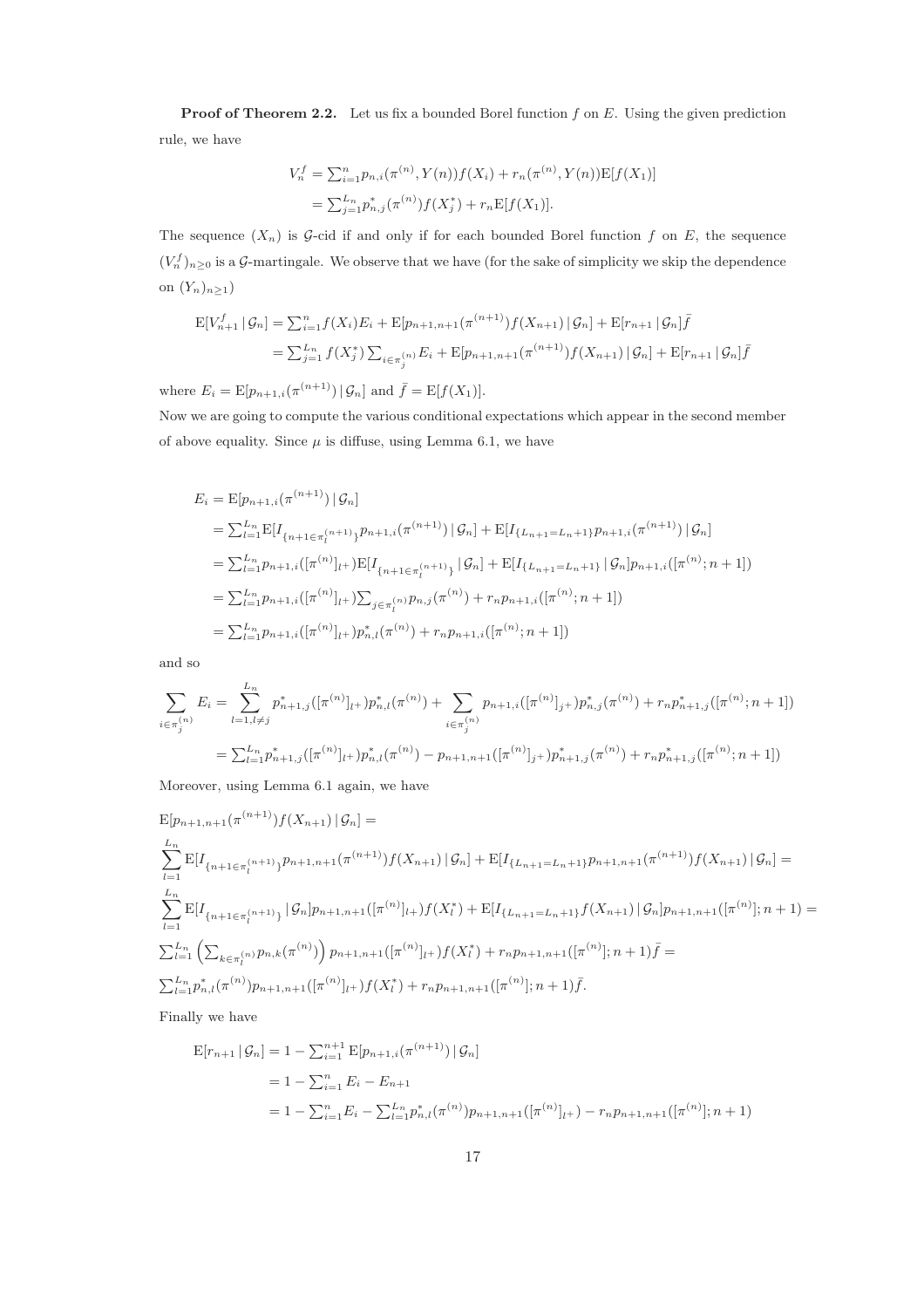Thus we get

$$
E[V_{n+1}^f | \mathcal{G}_n] = \sum_{j=1}^{L_n} c_{n,j} f(X_j^*) + (1 - \sum_{j=1}^{L_n} c_{n,j}) \bar{f}
$$

where

$$
c_{n,j} = \sum_{i \in \pi_j^{(n)}} E_i + p_{n+1,n+1}([\pi^{(n)}]_{j+}) p_{n,j}^*(\pi^{(n)})
$$
  
=  $r_n p_{n+1,j}^*([\pi^{(n)}; n+1]) + \sum_{l=1}^{L_n} p_{n+1,j}^*([\pi^{(n)}]_{l+}) p_{n,l}^*(\pi^{(n)})$ 

We can conclude that  $(X_n)_{n\geq 1}$  is  $\mathcal{G}\text{-cid if}$  and only if we have, for each bounded Borel function f on  ${\cal E}$  and each  $n$ 

$$
\sum_{j=1}^{L_n} p_{n,j}^* f(X_j^*) + r_n \bar{f} = \sum_{j=1}^{L_n} c_{n,j} f(X_j^*) + (1 - \sum_{j=1}^{L_n} c_{n,j}) \bar{f}
$$
 P-almost surely.

Since E is a Polish space, we may affirm that  $(X_n)_{n\geq 1}$  is  $\mathcal G$ -cid if and only if, for each n, we have P-almost surely

$$
\sum_{j=1}^{L_n} p_{n,j}^* \delta_{X_k^*}(\cdot) + r_n \mu(\cdot) = \sum_{j=1}^{L_n} c_{n,j} \delta_{X_k^*}(\cdot) + (1 - \sum_{j=1}^{L_n} c_{n,j}) \mu(\cdot)
$$

But this last equality holds if and only if, for each  $n$ , we have  $P$ -almost surely

$$
p_{n,j}^* = c_{n,j} \qquad \text{for } 1 \le j \le L_n ;
$$

that is

$$
p_{n,j}^*(\pi^{(n)}) = r_n p_{n+1,j}^*([\pi^{(n)}; \{n+1\}]) + \sum_{l=1}^{L_n} p_{n+1,j}^*([\pi^{(n)}]_{l+1}, p_{n,l}^*(\pi^{(n)})
$$

This is exactly the condition in the statement of the Theorem 2.2.

 $\Box$ 

#### 6.2 Proofs of Section 4

**Proof of Theorem 4.1.** We will use Theorem A.2 in the Appendix. For each  $n \geq 1$ , let us set

$$
D_n^f = \sqrt{n}(M_n^f - V_f) = \frac{1}{\sqrt{n}} \left[ \sum_{k=1}^n f(X_k) - nV_f \right],
$$

and, for  $0 \leq j \leq n$ ,

$$
L_{n,j}^f = \mathrm{E}[D_n^f \,|\, \mathcal{G}_j] \qquad \mathcal{F}_{n,j} = \mathcal{G}_j.
$$

Then, for each  $n \geq 1$ , the sequence  $(L_{n,j})_{0 \leq j \leq n}$  is a martingale with respect to  $(\mathcal{F}_{n,j})_{0 \leq j \leq n}$  such that  $L_{n,0} = \mathbb{E}[D_n^f | \mathcal{G}_0] = 0$  and, for  $1 \le j \le n$ ,

$$
L_{n,j}^f - L_{n,j-1}^f = \mathbb{E}[D_n^f | \mathcal{G}_j] - \mathbb{E}[D_n^f | \mathcal{G}_{j-1}] = Z_{n,j}^f.
$$

Indeed, using (12) we have

$$
\begin{split} &\text{E}[D_n^f \,|\, \mathcal{G}_j] - \text{E}[D_n^f \,|\, \mathcal{G}_{j-1}] \\ &= \frac{1}{\sqrt{n}} \left[ \sum_{k=1}^j f(X_k) + (n-j)V_j^f - nV_j^f - \sum_{k=1}^{j-1} f(X_k) - (n-j+1)V_{j-1}^f + nV_{j-1}^f \right] \\ &= \frac{1}{\sqrt{n}} \left[ f(X_j) - jV_j^f + (j-1)V_{j-1}^f \right]. \end{split}
$$

Moreover, we have

$$
S_n^f = \mathbb{E}[D_n^f | \mathcal{G}_n] = L_{n,n}^f = \sum_{j=1}^n Z_{n,j}^f.
$$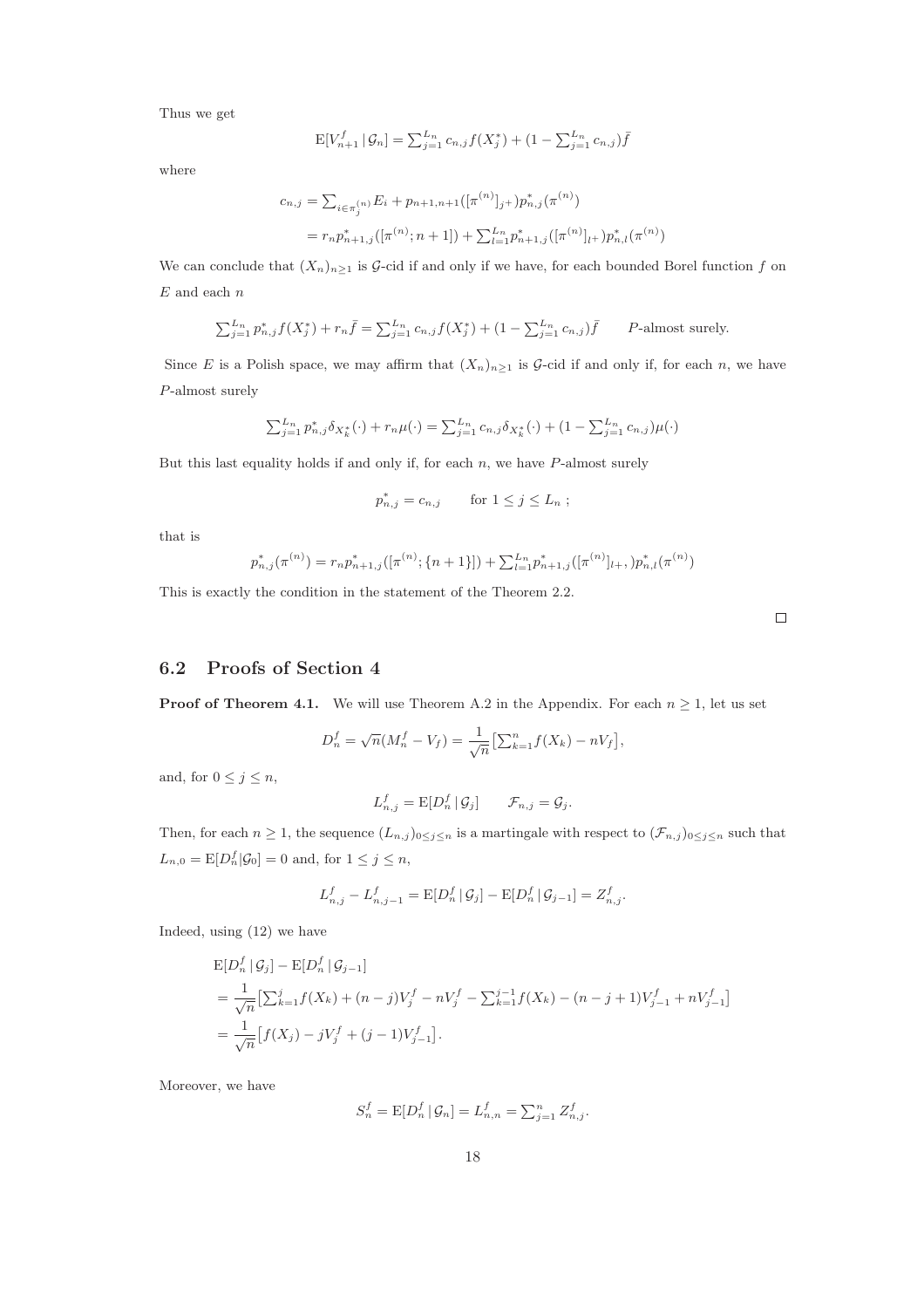Finally, we have

$$
\mathcal{H}_j = \liminf_n \mathcal{F}_{n,j \wedge n} = \liminf_n \mathcal{G}_{j \wedge n} = \mathcal{G}_j
$$

and, if we set

$$
\mathcal{H}=\bigvee_{j\geq 0}\mathcal{H}_j=\bigvee_{j\geq 0}\mathcal{G}_j,
$$

then the random variable  $U_f$  is measurable with respect to the  $\sigma$ -field  $\mathcal{H} \vee \mathcal{N}$ . At this point we can apply Theorem A.2 and the proof of the first assertion is concluded.

If conditions (a1) holds, then condition (a) is obviously verified. Moreover we have

$$
Z_{n,j}^f = \frac{1}{\sqrt{n}} \, Z_j^f
$$

where

$$
Z_j^f = f(X_j) - jV_j^f + (j-1)V_{j-1}^f.
$$

We can write

$$
\frac{1}{n}(Z_n^f)^2 = (Z_{n,n}^f)^2 = \sum_{j=1}^n (Z_{n,j}^f)^2 - \frac{1}{n}\sum_{j=1}^{n-1} (Z_j^f)^2 = U_n^f - \frac{n-1}{n}U_{n-1}^f \xrightarrow{a.s.} 0,
$$

This fact implies that

$$
(Z_n^f)^* = \sup\nolimits_{1\le j\le n} |Z_{n,j}^f| \stackrel{a.s.}{\longrightarrow} 0,
$$

Indeed,

$$
\sup_{0 \le j \le n} (Z_{n,j}^f)^2 = \frac{1}{n} \sup_{0 \le j \le n} (Z_j^f)^2 \xrightarrow{a.s.} 0.
$$

Further, we have

$$
\begin{aligned} \mathcal{E}\big[\big((X_n^f)^*\big)^2\big] &= \mathcal{E}[\sup_{1 \le j \le n} (Z_{n,j}^f)^2] \le \sum_{j=1}^n \mathcal{E}[(Z_{n,j}^f)^2] = \sum_{j=1}^n \mathcal{E}\big[\big(L_{n,j}^f - L_{n,j-1}^f\big)^2\big] \\ &= \sum_{j=1}^n \mathcal{E}\big[(L_{n,j}^f)^2\big] - \mathcal{E}\big[(L_{n,j-1}^f)^2\big] = \mathcal{E}\big[(L_{n,n}^f)^2\big] = \mathcal{E}[(S_n^f)^2]. \end{aligned}
$$

From (b1) and the above relations, we obtain that the sequence  $((Z_n^f)^*)_n$  is bounded in  $L^2$  and so  $\Box$ we get condition (b).

**Proof of Theorem 4.3.** Without loss of generality, we may assume  $|f| \leq 1$ . It will be sufficient to prove that the sequence  $(V_n^f)_{n\geq 0}$  satisfies conditions (a) and (b) of Theorem A.3, with  $U =$  $H(V_{f^2} - V_f^2)$ . To this end, we observe firstly that, after some calculations, we have

$$
V_k^f - V_{k+1}^f = \left[ V_k^f - f(X_{k+1}) \right] Q_k. \tag{18}
$$

From this equality we get  $|V_k^f - V_{k+1}^f| \leq Q_k$ , and so, using assumption (ii), we find

$$
\sup_k k^2 |V_k^f - V_{k+1}^f|^4 \le \sum_{k \ge 0} k^2 Q_k^4 \in L^1.
$$

Furthermore, by (18), we have

$$
\sum_{k \ge n} (V_k^f - V_{k+1}^f)^2 = \sum_{k \ge n} \left[ V_k^f - f(X_{k+1}) \right]^2 Q_k^2 \quad \text{for } n \to +\infty.
$$

Therefore, in order to complete the proof, it suffices to prove, for  $n \to +\infty$ , the following convergence:

$$
n \sum_{k \ge n} \left[ V_k^f - f(X_{k+1}) \right]^2 Q_k^2 \xrightarrow{a.s.} H(V_{f^2} - V_f^2).
$$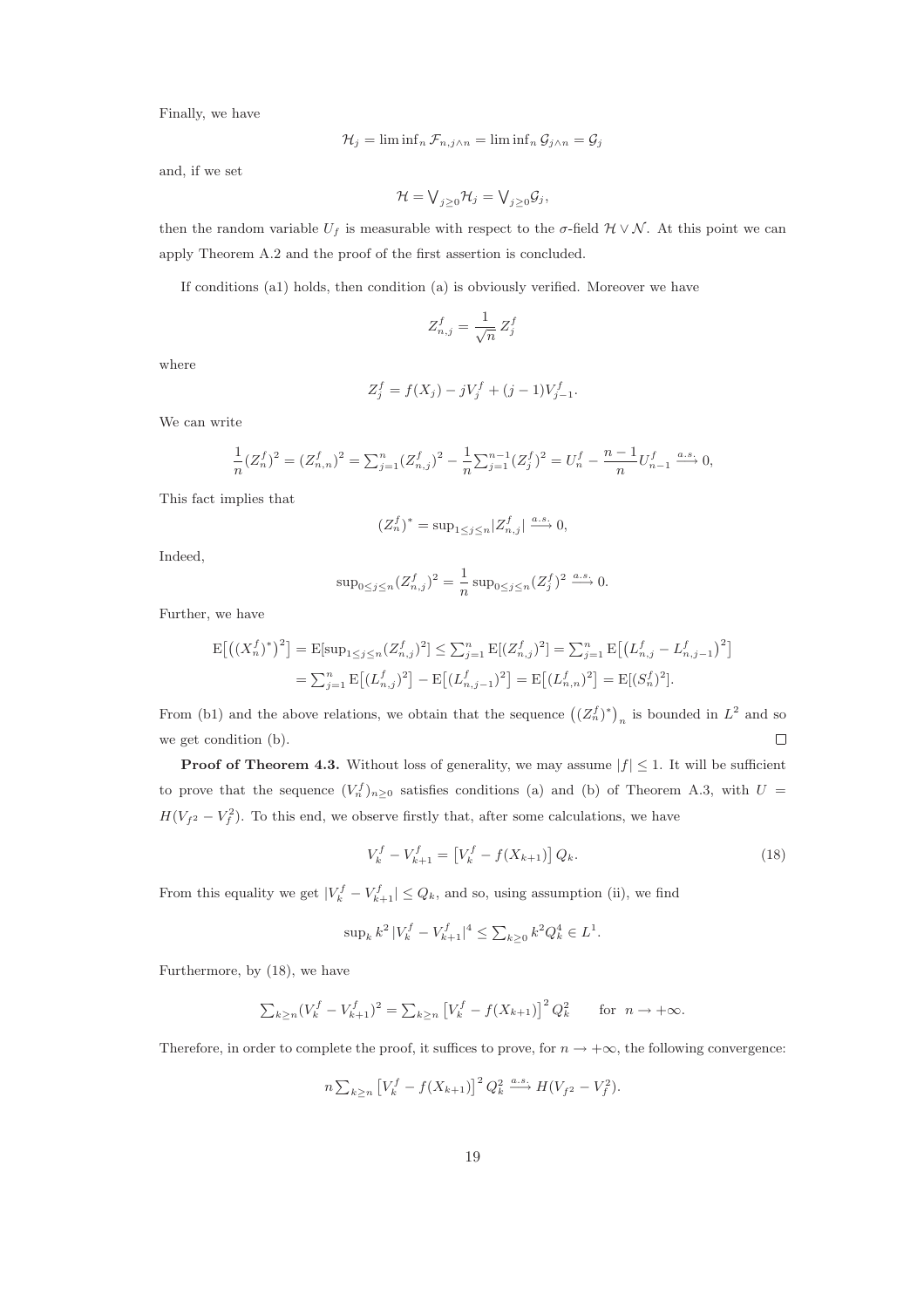The above convergence can be rewritten as

$$
n\sum_{k\geq n} \left[ (V_k^f)^2 + f^2(X_{k+1}) - 2V_k^f f(X_{k+1}) \right] Q_k^2 \xrightarrow{a.s.} H(V_{f^2} - V_f^2). \tag{19}
$$

Now, by assumption (i) and the almost sure convergence of  $(V_k^f)_k$  to  $V_f$  and of  $({V_k^f}^2)_k$  $\binom{J}{k}$  )<sub>k</sub> to  $V_{f^2}$ , we have

$$
n\sum_{k\geq n} V_k^f Q_k^2 \xrightarrow{a.s.} V_f H \tag{20}
$$

$$
n\sum_{k\geq n}(V_k^f)^2 Q_k^2 \xrightarrow{a.s.} (V_f)^2 H \tag{21}
$$

$$
n\sum_{k\geq n}V_k^{f^2}Q_k^2 \xrightarrow{a.s.} V_{f^2}H\tag{22}
$$

Thus, it will be enough to prove the following convergence:

$$
n\sum_{k\geq n}\left[g(X_{k+1})-V_k^g\right]Q_k^2 \xrightarrow{a.s.} 0\tag{23}
$$

where g is a bounded Borel function with  $|g| \leq 1$ . Indeed, from (23) with  $g = f^2$  and (22), we obtain

$$
n\sum_{k\geq n} f^2(X_{k+1}) Q_k^2 \xrightarrow{a.s.} V_{f^2} H,
$$
\n(24)

Moreover, from (23) with  $g = f$  and (20), we obtain

$$
n\sum_{k\geq n} f(X_{k+1}) Q_k^2 \xrightarrow{a.s.} V_f H,
$$
\n(25)

and so, by the almost sure convergence of  $(V_k^f)_k$  to  $V_f$ , we get

$$
n\sum_{k\geq n} V_k^f f(X_{k+1}) Q_k^2 \xrightarrow{a.s.} (V_f)^2 H,
$$
\n(26)

Then convergence relations (21), (24) and (26) lead us to the desired relation (19).

In order to prove (23), we consider the process  $(Z_n)_{n\geq 0}$  defined by

$$
Z_n := \sum_{k=0}^{n-1} k \left[ g(X_{k+1}) - V_k^g \right] Q_k^2.
$$

It is a martingale with respect to the filtration  $\mathcal{G} = (\mathcal{G}_n)_{n>0}$ . Moreover, by assumption (ii), we have

$$
E[Z_n^2] = \sum_{k=0}^{n-1} k^2 E\left[ (g(X_{k+1}) - V_k^g)^2 Q_k^4 \right] \le \sum_{k \ge 0} k^2 E[Q_k^4] < \infty. \tag{27}
$$

The martingale  $(Z_n)_{n\geq 1}$  is thus bounded in  $L^2$  and so it converges almost surely; that is, the series

$$
\sum_{k\geq 0} k \left[ g(X_{k+1}) - V_k^g \right] Q_k^2
$$

is almost surely convergent. On the other hand, by a well-known Abel's result, the convergence of a series  $\sum_k a_k$ , with  $a_k \in \mathbb{R}$ , implies the convergence of the series  $\sum_k k^{-1} a_k$  and the relation  $n\sum_{k\geq n} k^{-1}a_k\to 0$  for  $n\to+\infty$ . Applying this result, we find (23) and the proof is so concluded.

Proof of Corollary 4.4. It will suffice to verify that condition (i) and (ii) of Theorem 4.3 hold with  $H = h$ . With regard to condition (ii), it is enough to observe that, by the obvious inequality  $Q_k = r_{k+1}\rho_k \leq c_{k+1}\rho_k$  and the identity in distribution of the random variables  $\rho_k$ , we have

$$
\sum_{k\geq 0} k^2 \, \mathbf{E}[Q_k^4] \leq \sum_{k\geq 0} k^2 c_{k+1}^4 \, \mathbf{E}[\rho_k^4] = \mathbf{E}[\rho_0^4] \sum_{k\geq 0} k^2 c_{k+1}^4 < \infty.
$$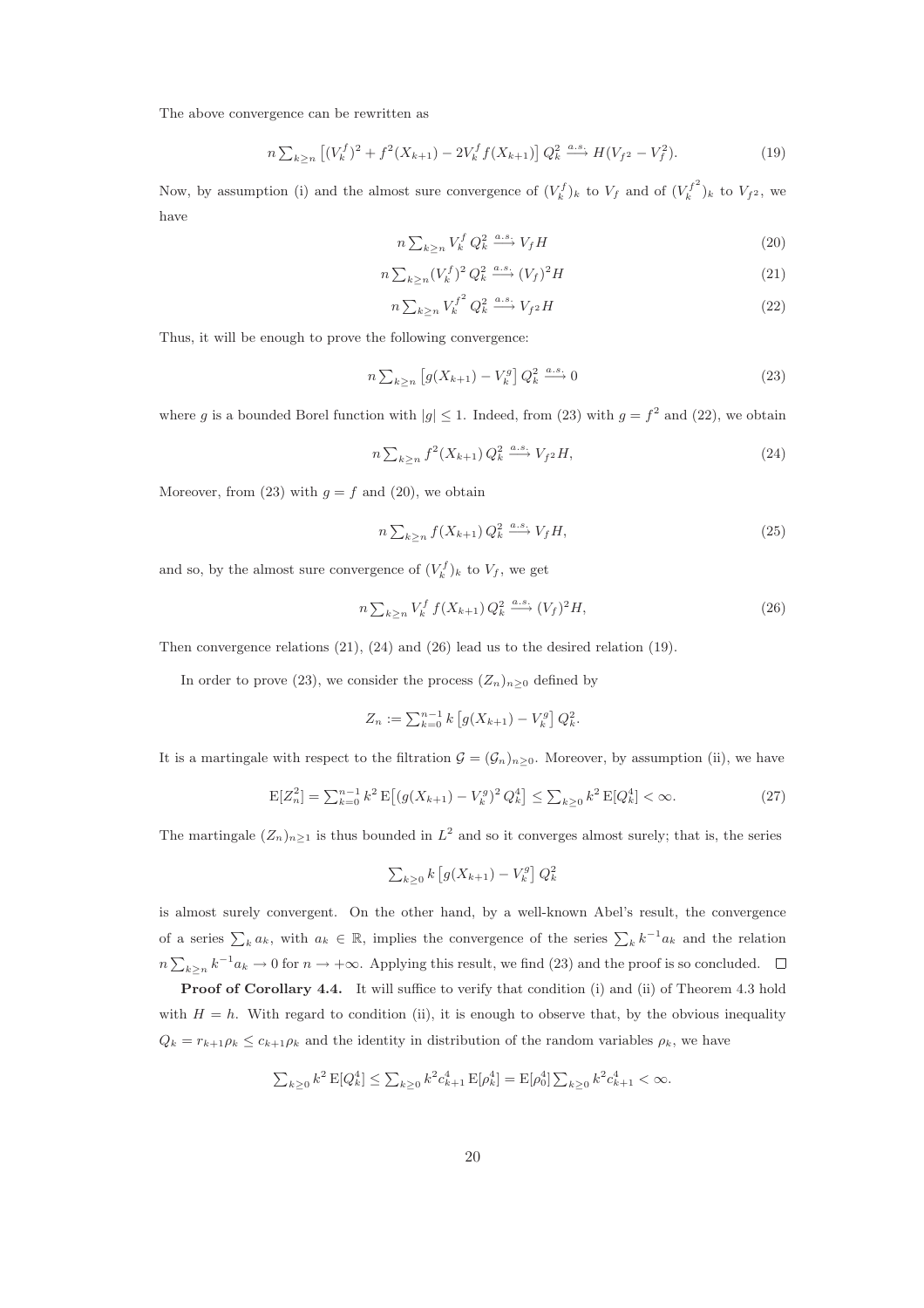In order to prove condition (i) of Theorem 5.4 (with  $H = h$ ), we observe that the series

$$
\sum_{k} k^{-1} \left( \rho_k^2 - \beta \right)
$$

is almost surely convergent: indeed, the random variables  $Z_k := k^{-1} (\rho_k^2 - \beta)$  are independent, centered and square-integrable, with  $\text{Var}[Z_k] = k^{-2} \text{Var}[\rho_1^2]$ . Therefore, by the above mentioned Abel's result, we obtain the almost sure convergence of the series

$$
\sum_{k} k^{-2} \left( \rho_k^2 - \beta \right)
$$

and the relation (for  $n \to +\infty$ )

$$
n\sum_{k\geq n}k^{-2}\left(\rho_k^2-\beta\right)\xrightarrow{a.s.}0.
$$

Since we have  $n \sum_{k \geq n} k^{-2} \to 1$  for  $n \to +\infty$ , the above relation can be rewritten in the form

$$
n\textstyle\sum_{k\ge n}k^{-2}\rho_k^2\stackrel{a.s.}{\longrightarrow}\beta.
$$

Now we observe that  $<sup>1</sup>$ </sup>

$$
Q_k^2=r_{k+1}^2\rho_k^2\stackrel{a.s.}{\sim}\alpha^2k^{-2}\rho_k^2.
$$

Hence, for  $n \to +\infty$ , we have

$$
n\sum_{k\geq n} Q_k^2 \stackrel{a.s.}{\sim} \alpha^2 n \sum_{k\geq n} k^{-2} \rho_k^2 \stackrel{a.s.}{\longrightarrow} \alpha^2 \beta = h.
$$

Condition (i) of Theorem 4.3 (with  $H = h$ ) is thus proved and the proof is concluded.

# $\Box$

### 6.3 Proofs of Section 5

In order to study the asymptotic behavior of  $(L_n)_{n\geq 1}$  it will be useful to introduce the sequence of the increments

$$
U_1 := L_1 = 1
$$
 and  $U_n := L_n - L_{n-1}$  for  $n \ge 2$ .

Clearly  $(U_n)_{n\geq 1}$  is a sequence of random variables with values in  $\{0,1\}$  such that, for each  $n\geq 1$ , the random variable  $U_n$  is  $\mathcal{F}_n^X$ -measurable and  $L_n = \sum_{i=1}^n U_n$ .

**Proof of Theorem 5.2.** Without loss of generality, we can assume  $h_n > 0$  for each n. Let us set

$$
Z_0 := 0 \t Z_n := \sum_{j=1}^n (U_j - s_{j-1})/h_j.
$$

Then  $Z = (Z_n)_{n\geq 0}$  is a martingale with respect to the filtration  $\mathcal{F} = (\mathcal{F}_n)_{n\geq 0}$ . Indeed, by Lemma 6.1, we have

$$
E[Z_{n+1} - Z_n | \mathcal{F}_n] = E[U_{n+1} - s_n | \mathcal{F}_n] = E[I_{\{L_{n+1} = L_n + 1\}} - s_n | \mathcal{F}_n] = 0.
$$

Moreover, we have

$$
E[U_{n+1}] = P(L_{n+1} = L_n + 1) = E[s_n]
$$

and

$$
E[(U_{n+1} - s_n)^2] = E[E[(U_{n+1} - s_n)^2 | \mathcal{F}_n]]
$$
  
= 
$$
E[(1 - s_n)^2 s_n + s_n^2 (1 - s_n)] = E[s_n (1 - s_n)].
$$

<sup>1</sup>Given two sequences  $(a_n)$ ,  $(b_n)$  of random variables, the notation  $a_n \stackrel{a.s.}{\sim} b_n$  means that  $\frac{a_n}{b_n} \stackrel{a.s.}{\rightarrow} 1$ .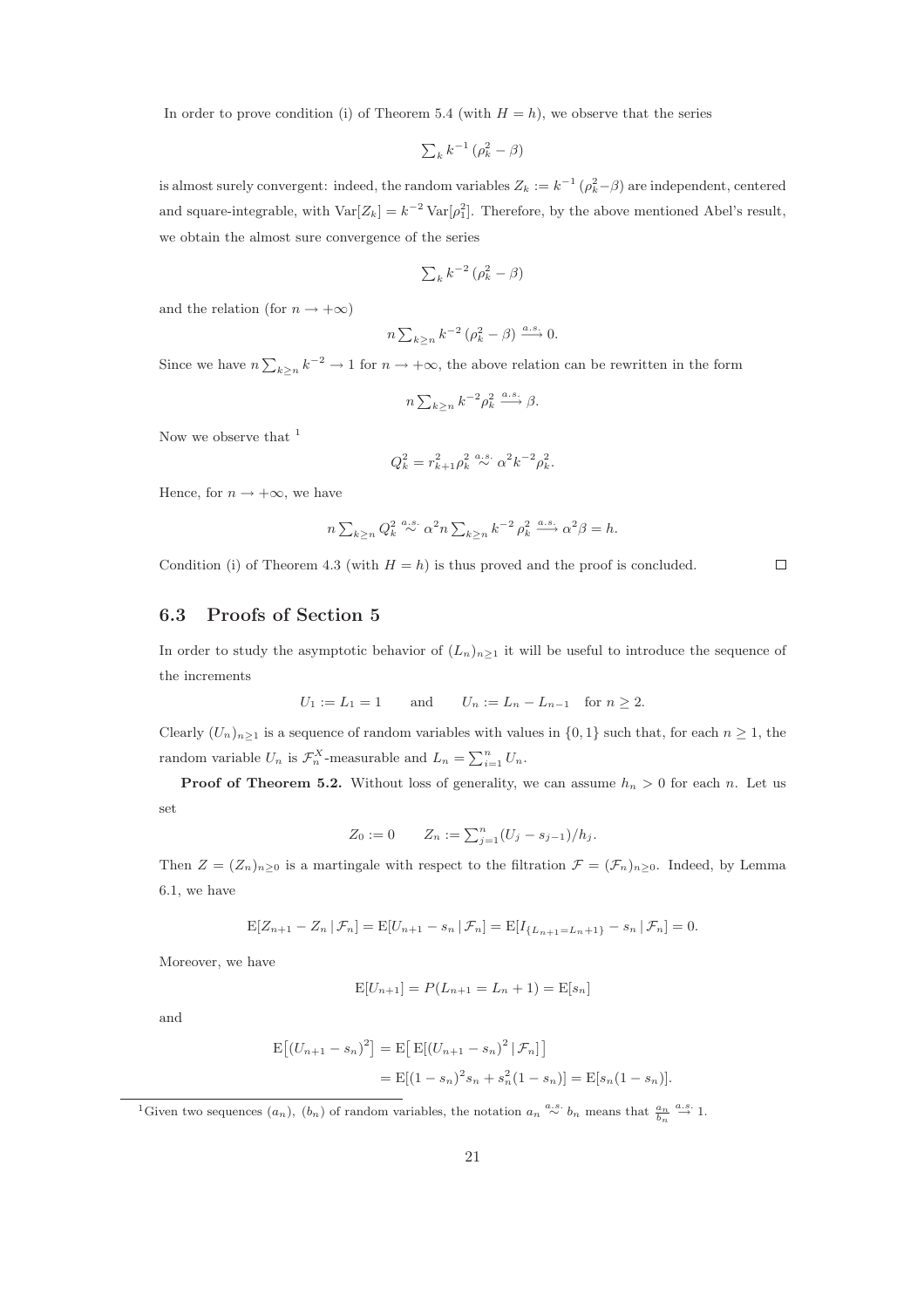Therefore we obtain

$$
E[Z_n^2] = \sum_{j=1}^n E\left[(U_j - s_{j-1})^2\right] / h_j^2 = \sum_{j=1}^n E\left[s_{j-1}(1 - s_{j-1})\right] / h_j^2
$$

and so

$$
\sup_n \mathbb{E}[Z_n^2] \leq \sum_{j\geq 1} \mathbb{E}\big[s_{j-1}(1-s_{j-1})\big]/h_j^2 < +\infty.
$$

It follows that  $(Z_n)_{n\geq 1}$  converges almost surely and, by Kronecker's lemma, we get

$$
\frac{1}{h_n}(L_n - \sum_{j=1}^n s_{j-1}) = \frac{1}{h_n} \sum_{j=1}^n (U_j - s_{j-1}) \xrightarrow{a.s.} 0.
$$

Therefore, since  $\sum_{j=1}^{n} s_{j-1}/h_n = \sum_{j=0}^{n} s_j/h_n - s_n/h_n \stackrel{a.s.}{\longrightarrow} L$ , we obtain  $L_n/h_n \stackrel{a.s.}{\longrightarrow} L$ .  $\Box$ In order to prove Theorem 5.4 we need a preliminary lemma.

**Lemma 6.2.** If  $(X_n)_{n>1}$  is a GOS with  $\mu$  diffuse, then (with the previous notation), for each fixed k, a version of the conditional distribution of  $(U_j)_{j\geq k+1}$  given  $\mathcal{G}_k$  is the kernel  $Q_k$  so defined:

$$
Q_k(\omega, \cdot) := \bigotimes_{j=k+1}^{\infty} \mathcal{B}\big(1, r_{j-1}(\omega)\big)
$$

where  $\mathcal{B}(1,r_{j-1}(\omega))$  denotes the Bernoulli distribution with parameter  $r_{j-1}(\omega)$ .

**Proof.** It is enough to verify that, for each  $n \geq 1$ , for each  $\epsilon_{k+1}, \ldots, \epsilon_{k+n} \in \{0, 1\}$  and for each  $\mathcal{G}_k$ -measurable real–valued bounded random variable Z, we have

$$
\mathcal{E}\big[ZI_{\{U_{k+1}=\epsilon_{k+1},...,U_{k+n}=\epsilon_{k+n}\}}\big] = \mathcal{E}\big[Z\prod_{j=k+1}^{k+n}r_{j-1}^{\epsilon_j}(1-r_{j-1})^{1-\epsilon_j}\big].\tag{28}
$$

We go on with the proof by induction on n. For  $n = 1$ , by Lemma 6.1, we have

$$
\mathbb{E}\big[ZI_{\{U_{k+1}=\epsilon_{k+1}\}}\big] = \mathbb{E}\big[Z\mathbb{E}[I_{\{U_{k+1}=\epsilon_{k+1}\}} | \mathcal{G}_k]\big] = \mathbb{E}[Zr_k^{\epsilon_{k+1}}(1-r_k)^{1-\epsilon_{k+1}}].
$$

Assume that (28) is true for  $n-1$  and let us prove it for n. Let us fix an  $\mathcal{G}_k$ -measurable real–valued bounded random variable Z. By Lemma 6.1, we have

$$
\begin{split} & \mathbb{E}\big[ZI_{\{U_{k+1}=\epsilon_{k+1},...,U_{k+n}=\epsilon_{k+n}\}}\big] = \mathbb{E}\big[ZI_{\{U_{k+1}=\epsilon_{k+1},...,U_{k+n-1}=\epsilon_{k+n-1}\}}\mathbb{E}[U_{k+n}=\epsilon_{k+n} \,|\, \mathcal{G}_{k+n-1}]\big] \\ & = \mathbb{E}\big[Zr_{k+n-1}^{\epsilon_{k+n}}(1-r_{k+n-1})^{1-\epsilon_{k+n}}I_{\{U_{k+1}=\epsilon_{k+1},...,U_{k+n-1}=\epsilon_{k+n-1}\}}\big]. \end{split}
$$

We have done because also the random variable  $Zr_{k+n-1}^{\epsilon_{k+n}}(1-r_{k+n-1})^{1-\epsilon_{k+n}}$  is  $\mathcal{G}_k$ -measurable and (28) is true for  $n-1$ .  $\Box$ 

**Proof of Theorem 5.4.** Without loss of generality, we can assume  $h_n > 0$  for each n. In order to prove the desidered A-stable convergence, it is enough to prove the  $\mathcal{F}_{\infty}^X \vee \mathcal{F}_{\infty}^Y$ -stable convergence of  $(T_n)$  to  $\mathcal{N}(0, \sigma^2)$ . But, in order to prove this last convergence, since we have  $\mathcal{F}_{\infty}^X \vee \mathcal{F}_{\infty}^Y = \bigvee_k \mathcal{G}_k$ , it suffices to prove that, for each k and A in  $\mathcal{G}_k$  with  $P(A) \neq 0$ , the sequence  $(T_n)$  converges in distribution under  $P_A$  to the probability measure  $P_A \mathcal{N}(0, \sigma^2)$ . In other words, it is sufficient to fix k and to verify that  $(T_{k+n})_n$  (and so  $(T_n)_n$ ) converges  $\mathcal{G}_k$ -stably to  $\mathcal{N}(0, \sigma^2)$ . (Note that the kernel  $\mathcal{N}(0, \sigma^2)$  is  $\mathcal{G}_k \vee \mathcal{N}$ -measurable for each fixed k.) To this end, we observe that we have

$$
T_{k+n} = \frac{\sum_{j=1}^{k+n} (U_j - r_{j-1})}{\sqrt{h_{k+n}}} = \frac{\sum_{j=1}^{k} (U_j - r_{j-1})}{\sqrt{h_{k+n}}} + \frac{\sum_{j=k+1}^{k+n} (U_j - r_{j-1})}{\sqrt{h_{k+n}}}.
$$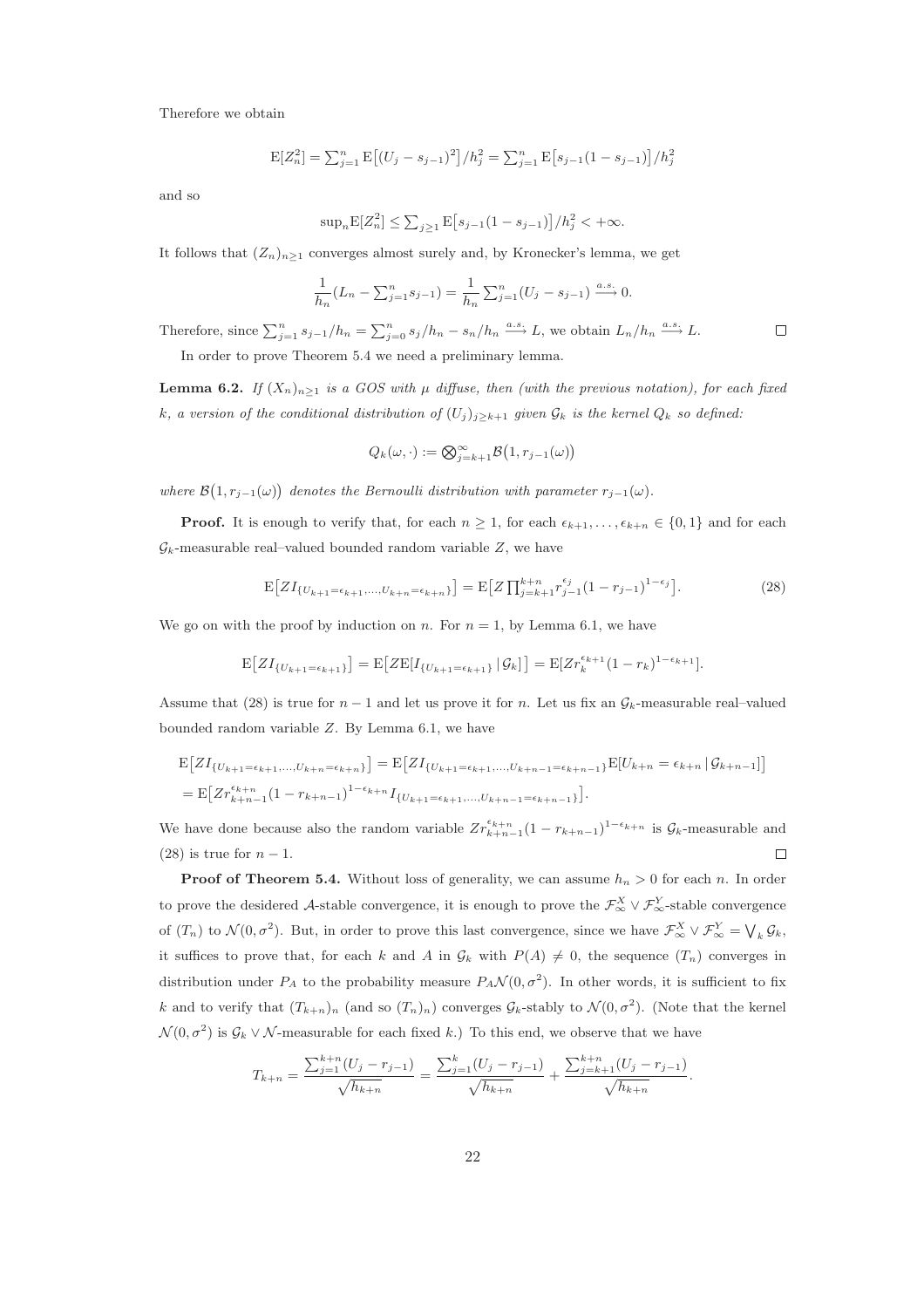Obviously, for  $n \to +\infty$ , we have

$$
\frac{\sum_{j=1}^{k} (U_j - r_{j-1})}{\sqrt{h_{k+n}}} \xrightarrow{a.s.} 0.
$$

Therefore we have to prove

$$
\frac{\sum_{j=k+1}^{k+n} (U_j - r_{j-1})}{\sqrt{h_{k+n}}} \xrightarrow{g_k \text{-stably}} \mathcal{N}(0, \sigma^2). \tag{29}
$$

From Lemma 6.2 we know that a version of the the conditional distribution of  $(U_j)_{j\geq k+1}$  given  $\mathcal{G}_k$  is the kernel  $Q_k$  so defined:

$$
Q_k(\omega,\cdot)=\bigotimes_{j=k+1}^{\infty} \mathcal{B}\big(1,r_{j-1}(\omega)\big).
$$

On the canonical space  $\mathbb{R}^{\mathbb{N}^*}$  let us consider the canonical projections  $(\xi_j)_{j\geq k+1}$ . Then, for each  $n\geq 1$ , a version of the conditional distribution of

$$
\frac{\sum_{j=k+1}^{k+n} (U_j - r_{j-1})}{\sqrt{h_{k+n}}}
$$

given  $\mathcal{G}_k$  is the kernel  $N_{k+n}$  so characterized: for each  $\omega$ , the probability measure  $N_{k+n}(\omega, \cdot)$  is the distribution, under the probability measure  $Q_k(\omega, \cdot)$ , of the random variable (which is defined on the canonical space)

$$
\frac{\sum_{j=k+1}^{k+n} (\xi_j - r_{j-1}(\omega))}{\sqrt{h_{k+n}}}
$$

.

On the other hand, for almost every  $\omega$ , under  $Q_k(\omega, \cdot)$ , the random variables

$$
Z_{n,i} := \frac{\xi_{k+i} - r_{k+i-1}(\omega)}{\sqrt{h_{k+n}}} \quad \text{for } n \ge 1, 1 \le i \le n
$$

form a triangular array which satisfies the assumptions of Theorem A.1 in the Appendix. Indeed, we have the row-independence property and

$$
\mathcal{E}^{Q_k(\omega,\cdot)}[Z_{n,i}] = 0, \qquad \mathcal{E}^{Q_k(\omega,\cdot)}[Z_{n,i}^2] = \frac{r_{k+i-1}(\omega)\big(1 - r_{k+i-1}(\omega)\big)}{h_{k+n}}.
$$

Therefore, by assumption, for  $n \to +\infty$ , we have for almost every  $\omega$ ,

$$
\sum_{i=1}^{n} \mathbf{E}^{Q_k(\omega,\cdot)}[Z_{n,i}^2] = \frac{\sum_{i=1}^{n} r_{k+i-1}(\omega) \left(1 - r_{k+i-1}(\omega)\right)}{h_{k+n}} = \sigma_{k+n}^2(\omega) - \frac{h_{k-1} \sigma_{k-1}^2(\omega)}{h_{k+n}} \longrightarrow \sigma^2(\omega).
$$

Moreover, under  $Q_k(\omega, \cdot)$ , we have  $Z_n^* := \sup_i Z_{n,i} \leq 2/\sqrt{h_{k+n}} \longrightarrow 0$ . Finally, we observe that, setting  $V_n := \sum_{i=1}^n Z_{n,i}^2$ , we have

$$
\mathbf{E}^{Q_k(\omega,\cdot)}[V_n^2] = \text{Var}^{Q_k(\omega,\cdot)}[V_n] + \left(\sigma_{k+n}^2(\omega) - \frac{h_{k-1}\sigma_{k-1}^2(\omega)}{h_{k+n}}\right)^2
$$

with

$$
\operatorname{Var}^{Q_k(\omega, \cdot)}[V_n] = \sum_{i=1}^n \operatorname{Var}^{Q_k(\omega, \cdot)}[Z_{n,i}^2] \le \sum_{i=1}^n \operatorname{E}^{Q_k(\omega, \cdot)}[Z_{n,i}^4] \le 4\left(\sigma_{k+n}^2(\omega) - \frac{h_{k-1}\sigma_{k-1}^2(\omega)}{h_{k+n}}\right) \frac{1}{h_{k+n}}.
$$

Since, for almost every  $\omega$ , the sequence  $(\sigma_n^2(\omega))_n$  is bounded and  $h_n \uparrow +\infty$ , it follows that, for almost every  $\omega$ , the sequence  $(V_n)_n$  is bounded in  $L^2$  under  $Q_k(\omega, \cdot)$  and so uniformly integrable. Theorem A.1 assures that, for almost every  $\omega$ , the sequence of probability measures

$$
(N_{k+n}(\omega,\cdot))_{n\geq 1}
$$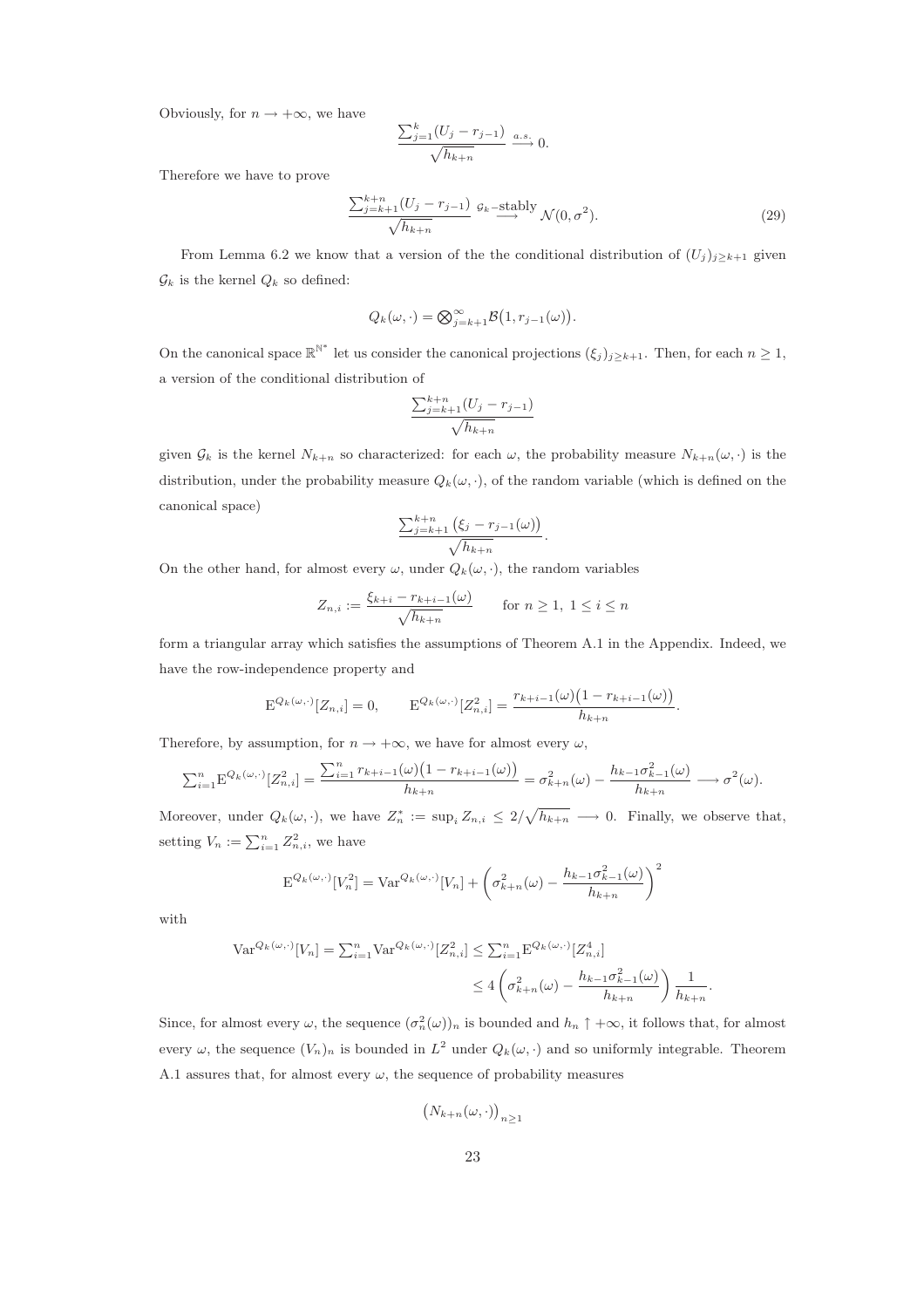weakly converges to the Gaussian distribution  $\mathcal{N}(0, \sigma^2(\omega))$ . This fact implies that, for each bounded continuous function  $g$ , we have

$$
\mathbf{E}\left[g\left(\frac{\sum_{j=k+1}^{k+n}(U_j-r_{j-1})}{\sqrt{h_{k+n}}}\right) | \mathcal{G}_k\right] \xrightarrow{a.s.} \mathcal{N}(0,\sigma^2)(g).
$$

It obviously follows the  $\mathcal{G}_k$ -stable convergence (29).

# A Appendix

For the reader's convenience, we state some results used above.

**Theorem A.1.** Let  $(Z_{n,i})_{n\geq1, 1\leq i\leq k_n}$  be a triangular array of square integrable centered random variables on a probability space  $(\Omega, \mathcal{A}, P)$ . Suppose that, for each fixed n,  $(Z_{n,i})_i$  is independent ("row-independence property"). Moreover, set

$$
\sigma_{n,i}^2 := \mathbb{E}[Z_{n,i}^2] = \text{Var}[Z_{n,i}], \qquad \sigma_n^2 := \sum_{i=1}^{k_n} \sigma_{n,i}^2,
$$
  

$$
V_n := \sum_{i=1}^{k_n} Z_{n,i}^2, \qquad Z_n^* := \sup_{1 \le i \le k_n} |Z_{n,i}|
$$

and assume that  $(V_n)_{n\geq 1}$  is uniformly integrable,  $Z_n^* \stackrel{P}{\longrightarrow} 0$  and  $\sigma_n^2 \longrightarrow \sigma^2$ .

Then  $\sum_{i=1}^{k_n} Z_{n,i} \stackrel{in \; law}{\longrightarrow} \mathcal{N}(0, \sigma^2)$ .

Proof. In Hall and Heyde (1980) (see pp. 53–54) it is proved that, under the uniform integrability of  $(V_n)$ , the convergence in probability to zero of  $(Z_n^*)_{n\geq 1}$  is equivalent to the Lindeberg condition. Hence, it is possible to apply Corollary 3.1 (pp. 58-59) in Hall and Heyde (1980) with  $\mathcal{F}_{n,i}$  =  $\sigma(Z_{n,1},\ldots,Z_{n,i}).$ 

**Theorem A.2.** (See Th. 5 and Cor. 7 of sec. 7 in Crimaldi, Letta and Pratelli  $(2007)$ ) Let  $(l_n)_{n\geq 1}$  be a sequence of strictly positive integers. On a probability space  $(\Omega, \mathcal{A}, P)$ , for each  $n \geq 1$ , let  $(\mathcal{F}_{n,j})_{0 \leq j \leq l_n}$  be a filtration and  $(L_{n,j})_{n \geq 1, 0 \leq j \leq l_n}$  be a triangular array of real random variables such that, for each n, the family  $(L_{n,j})_{0\leq j\leq l_n}$  is a martingale with respect to  $(\mathcal{F}_{n,j})_{0\leq j\leq l_n}$ and  $L_{n,0} = 0$ . For each pair  $(n, j)$ , with  $n \geq 1, 1 \leq j \leq l_n$ , let us set  $Z_{n,j} = L_{n,j} - L_{n,j-1}$  and

$$
S_n = \sum_{j=1}^{l_n} Z_{n,j} = L_{n,l_n}, \qquad U_n = \sum_{j=1}^{l_n} Z_{n,j}^2, \qquad Z_n^* = \sup_{1 \le j \le l_n} |Z_{n,j}|.
$$

Let us suppose that the sequence  $(U_n)_{n\geq 1}$  converges in probability to a positive random variable U and the sequence  $(Z_n^*)_{n\geq 1}$  converges in  $L^1$  to zero. Finally, let  $\mathcal N$  be the sub- $\sigma$ -field generated by the P-negligible events of A and let us set

$$
\mathcal{H}_j = \liminf_n \mathcal{F}_{n,j \wedge l_n} \quad \text{for } j \ge 0, \qquad \mathcal{H} = \bigvee_{j \ge 0} \mathcal{H}_j.
$$

If U is measurable with respect to the  $\sigma$ -field  $\mathcal{H} \vee \mathcal{N}$ , then  $(S_n)_{n \geq 1}$  converges  $\mathcal{H}$ -stably to the Gaussian kernel  $\mathcal{N}(0, U)$ .

#### Theorem A.3. (see Crimaldi, 2007)

On  $(\Omega, \mathcal{A}, P)$ , let  $(V_n)_{n>0}$  be a real martingale with respect to a filtration  $\mathcal{G} = (\mathcal{G}_n)_{n>0}$ . Suppose that  $(V_n)_{n\geq 0}$  converges in  $L^1$  to a random variable V. Moreover, setting

$$
U_n := n \sum_{k \ge n} (V_k - V_{k+1})^2, \qquad Z := \sup_k \sqrt{k} |V_k - V_{k+1}|,\tag{30}
$$

 $\Box$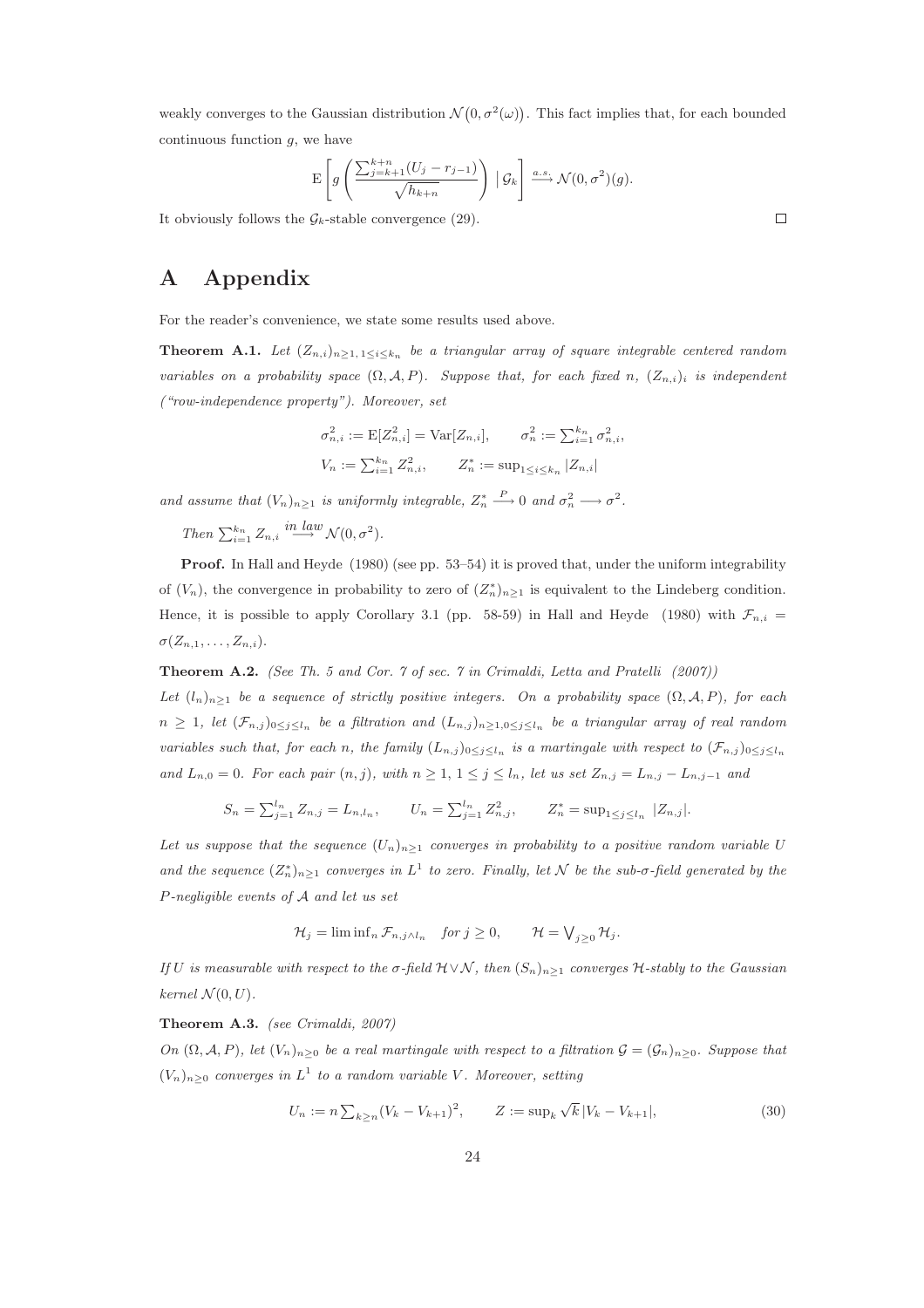assume that the following conditions hold:

- (a) The random variable Z is integrable.
- (b) The sequence  $(U_n)_{n>1}$  converges almost surely to a positive real random variable U.

Then, with respect to G, the sequence  $(W_n)_{n\geq 1}$  defined by

$$
W_n := \sqrt{n}(V_n - V) \tag{31}
$$

converges to the Gaussian kernel  $\mathcal{N}(0, U)$  in the sense of the almost sure conditional convergence.

Obviously the previous almost sure conditional convergence also holds with respect to any filtration  $\mathcal{F}'$  such that  $\mathcal{F}_n^V \subset \mathcal{F}_n' \subset \mathcal{G}_n$ .

## References

- Aldous D.J and Eagleson G.K. (1978). On mixing and stability of limit theorems. Ann. Prob. 6 325–331.
- Aldous D.J. (1985). Exchangeability and related topics. Ecole d'Eté de Probabilités de Saint-Flour, XIII—1983, 1–198, Lecture Notes in Math., 1117, Springer, Berlin.
- Aletti G., May C., Secchi P. (2007). On the distribution of the limit proportion for a two-color, randomly reinforced urn with equal reinforcement distributions. Adv. in Appl. Probab. 39 no. 3 690–707.
- Berti P., Pratelli L. and Rigo P. (2004). Limit Theorems for a Class of Identically Distributed Random Variables. Ann. Probab. 32 2029–2052.
- Blackwell D. and MacQueen J.B. (1973). Ferguson distributions via Pólya urn schemes. Ann. Statist. 1 353–355.
- Crimaldi I. and Leisen F.  $(2008)$ . Asymptotic results for a generalized Pólya urn with "multiupdating" and applications to clinical trials. Communications in Statistics - Theory and Methods, 37(17), forthcoming.
- Crimaldi I. (2007). An almost sure conditional convergence result and an application to a generalized Pólya urn. Submitted. Currently available at: http://www.dm.unibo.it/<sup>∼</sup>crimaldi/articoli-inviati.html"
- Crimaldi I., Letta G. and Pratelli L. (2007). A strong form of stable convergence. Séminaire de Probabilités XL, LNM 1899 203-225.
- Ferguson T.S. (1973). A Bayesian analysis of some nonparametric problems. Ann. Statist. 1 1047– 1054.
- Flournoy N. and May C. (2008). Asymptotics in response-adaptive designs generated by a two-colors, randomly reinforced urn. Ann. Statist., forthcoming.